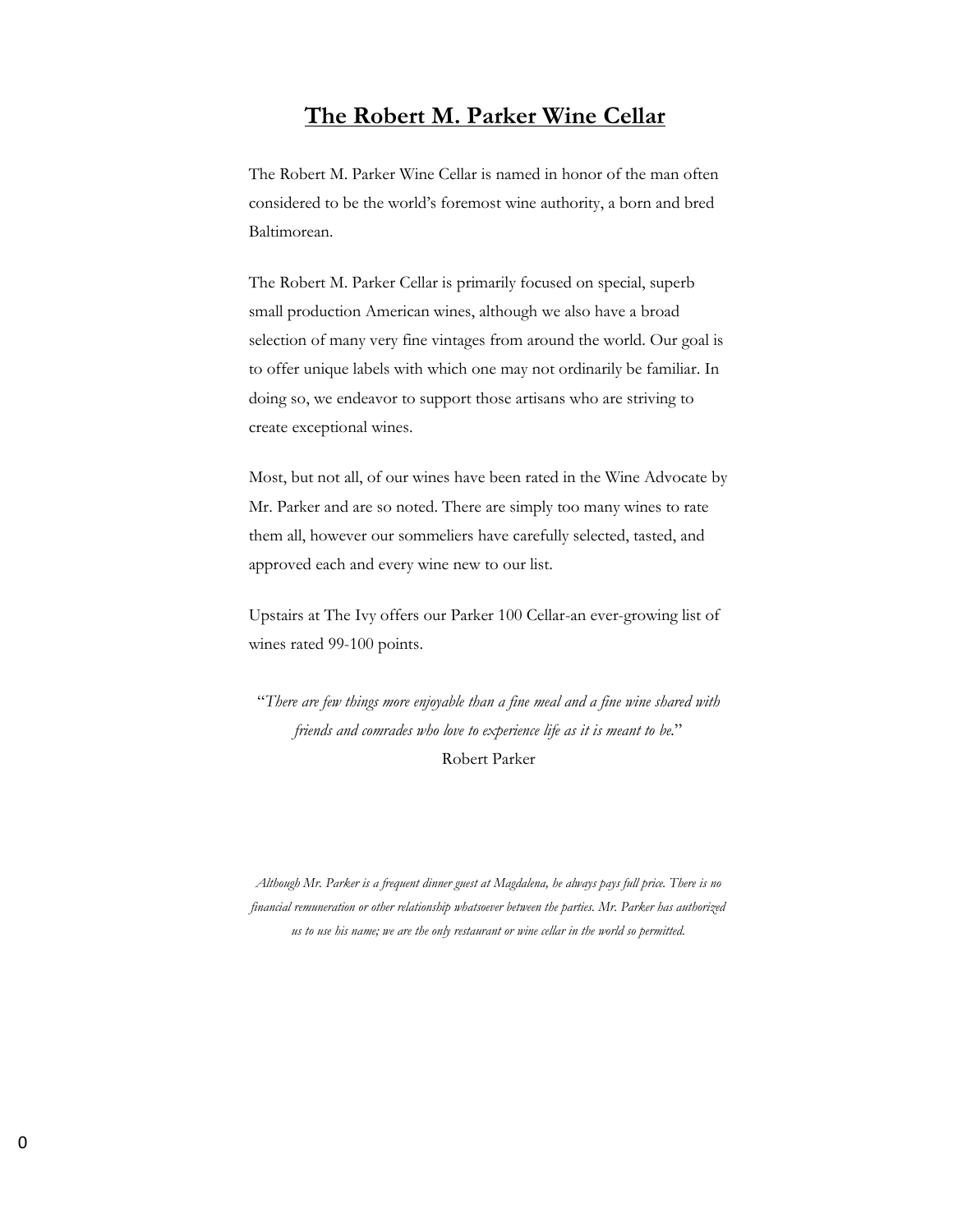# **Table of Contents**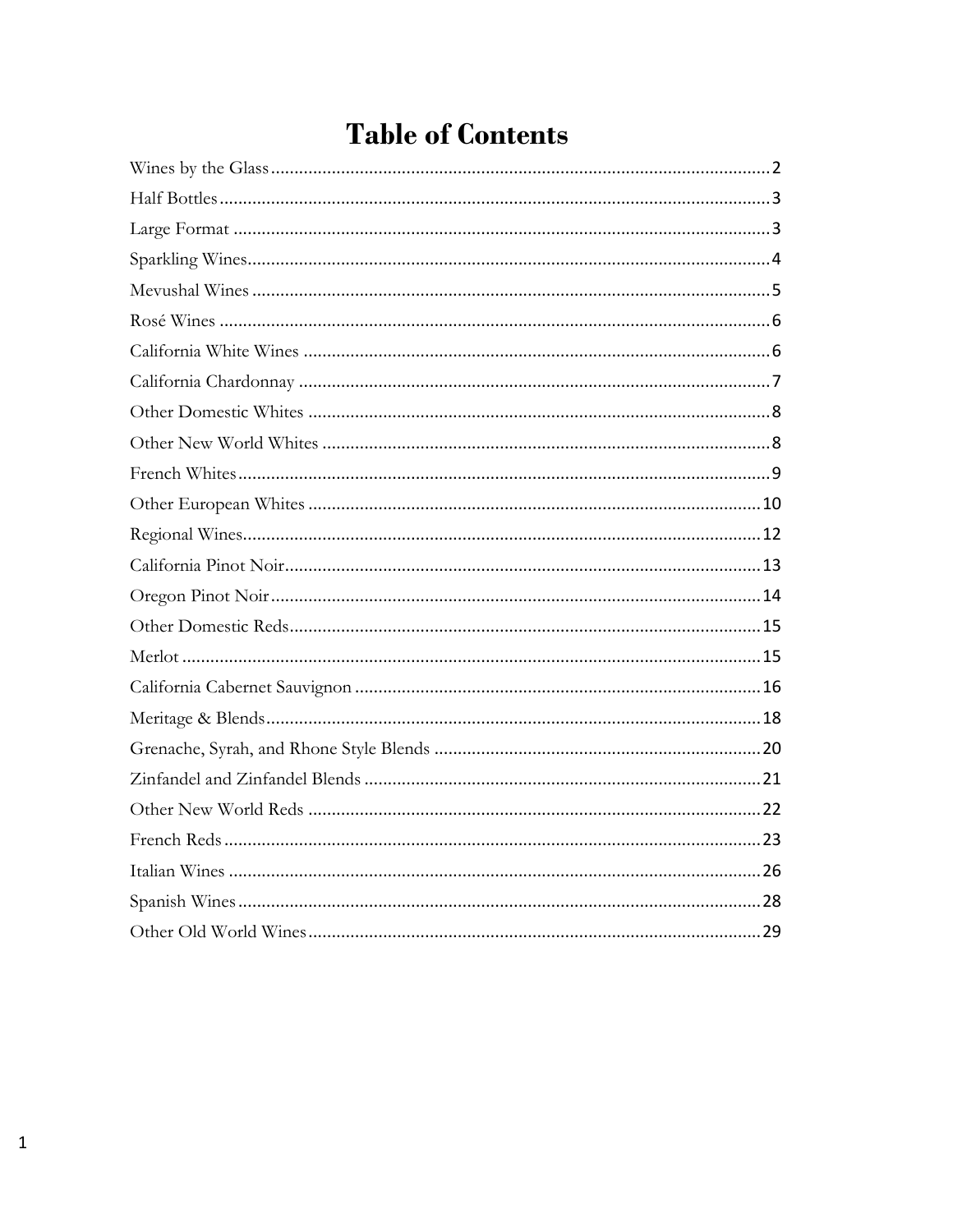#### <span id="page-2-0"></span>Wines by the Glass

# Sparkling

| Piper Sonoma, Blanc de Blancs, Sonoma County, California (NV) | $$16$ Bottle $$64$ |
|---------------------------------------------------------------|--------------------|
| Piper Sonoma, Brut Rosé, Sonoma County, California (NV)       | $$17$ Bottle $$68$ |
| LaLuca, Prosecco Superiore, Valdobbiadene, Veneto, Italy (NV) | $$17$ Bottle $$68$ |

# White

| Antonopoulos Vineyards, Moschofilero, Peloponnese, Greece 2018 | \$14Bottle \$56 |
|----------------------------------------------------------------|-----------------|
| Emmolo, Sauvignon Blanc, Napa Valley/Solano County 2020        | \$15Bottle \$60 |
| Domaine Vincent Prunier, Bourgogne Chardonnay 2018             | \$17Bottle \$68 |
| August Kesseler, Riesling Kabinett, Rheingau, Germany 2018     | \$17Bottle \$68 |
| Ridge Vineyards, Chardonnay, Santa Cruz Mountains, 2014        | \$35/glass      |

#### Rosé

| Feudo Maccari, Rosé di Neré, Sicily 2020 | \$15Bottle \$60 |
|------------------------------------------|-----------------|
|------------------------------------------|-----------------|

#### Red

| Viña Real, Rioja Crianza, Spain 2016                                               | \$16Bottle \$64    |
|------------------------------------------------------------------------------------|--------------------|
| Saint Cosme, Cotes-du-Rhone, Rhone Valley 2020                                     | $$15$ Bottle $$60$ |
| Argyle, Pinot Noir, Willamette Valley 2019                                         | $$16$ Bottle $$64$ |
| Alexander Valley Vineyards, Cabernet Sauvignon, Sonoma County 2019 \$18Bottle \$72 |                    |
| Two Hands Wines, Lily's Garden Shiraz, McLaren Vale 2014                           | \$30/glass         |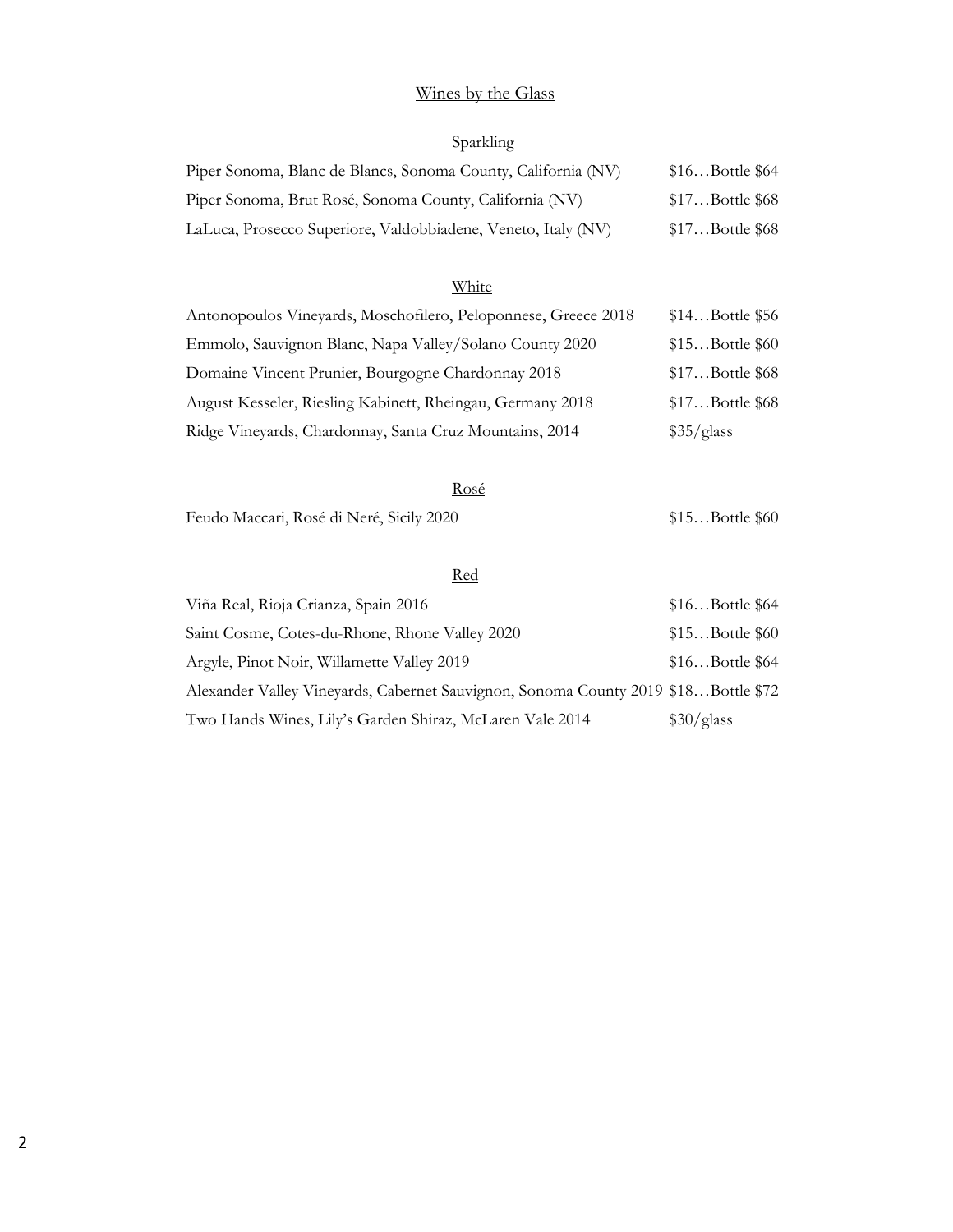# Half Bottles

# **Champagne**

<span id="page-3-0"></span>

| E5A              | Champagne Lombard, 1er Cru Extra Brut (NV) | \$55  |
|------------------|--------------------------------------------|-------|
| E <sub>5</sub> A | Champagne Lanson, Brut, (NV)               | \$60  |
| E <sub>5</sub> A | Champagne Lanson, Brut Rosé, (NV)          | \$80  |
| E5A              | Thienot, Brut, (NV)                        | \$75  |
| E5B              | Paul Bara, Grand Cru Brut Rosé, (NV)       | \$105 |
| E5H              | Bollinger, Special Cuvée Brut, (NV)        | \$105 |
| E5               | Bollinger, Brut Rosé, (NV)                 | \$150 |
| E5A              | Ruinart, Brut Rosé, (NV)                   | \$175 |
| E5B              | Krug, Rosé Brut, (NV)                      | \$450 |
|                  |                                            |       |

# White Wines

| E4G | Stuhlmuller Vineyards, Estate Chardonnay, Alexander Valley 2018 | \$40  |
|-----|-----------------------------------------------------------------|-------|
| E4G | Joseph Drouhin, Pouilly-Fuissé, Burgundy 2019                   | \$45  |
| E5G | Henri Bourgeois, La Porte du Caillou, Sancerre 2018             | \$45  |
| E4G | JJ Prüm, Graacher Himmelreich Riesling Auslese, Mosel 2014      | \$155 |
| E4G | Dom. Louis Latour, Grand Cru, Corton-Charlemagne 2014           | \$210 |

# Red Wines

| <b>ECBins</b> | Louis Latour, Bourgogne 2019                                     | \$40 |
|---------------|------------------------------------------------------------------|------|
| <b>ECBins</b> | Carpineto, Chianti Classico, Tuscany 2019                        | \$40 |
| <b>ECBins</b> | Domaine de Chevalier, L'Esprit de Chevalier, Pessac-Léognan 2018 | \$60 |
| ECBins        | Whitehall Lane, Cabernet Sauvignon, Napa Valley 2017             | \$65 |

# Large Format

<span id="page-3-1"></span>

| <b>WCCA</b> | Krupp Brothers, M5 Cabernet Sauvignon, Napa Valley 2013 (1.5L)       | \$1150 |
|-------------|----------------------------------------------------------------------|--------|
| E5Bot       | Dom Ruinart, Blanc de Blancs, Champagne 2004 (1.5L)                  | \$1200 |
| E5Bot       | Dom Ruinart Brut, Champagne 1996 (1.5)                               | \$1225 |
| <b>WCCA</b> | Chappellet Pritchard Hill Cabernet Sauvignon, Napa Valley 2012 (1.5) | \$1250 |
| <b>WCCA</b> | Clark-Claudon Cabernet Sauvignon, Napa Valley 2000 (3.0L)            | \$1750 |
| <b>WCCA</b> | Opus One, Napa Valley 2010 (1.5)                                     | \$1825 |
| BC          | Billecart Salmon Brut Reserve NV (6L)                                | \$1500 |
| WCAA        | Billecart Salmon Brut Reserve NV (15L)                               | \$3750 |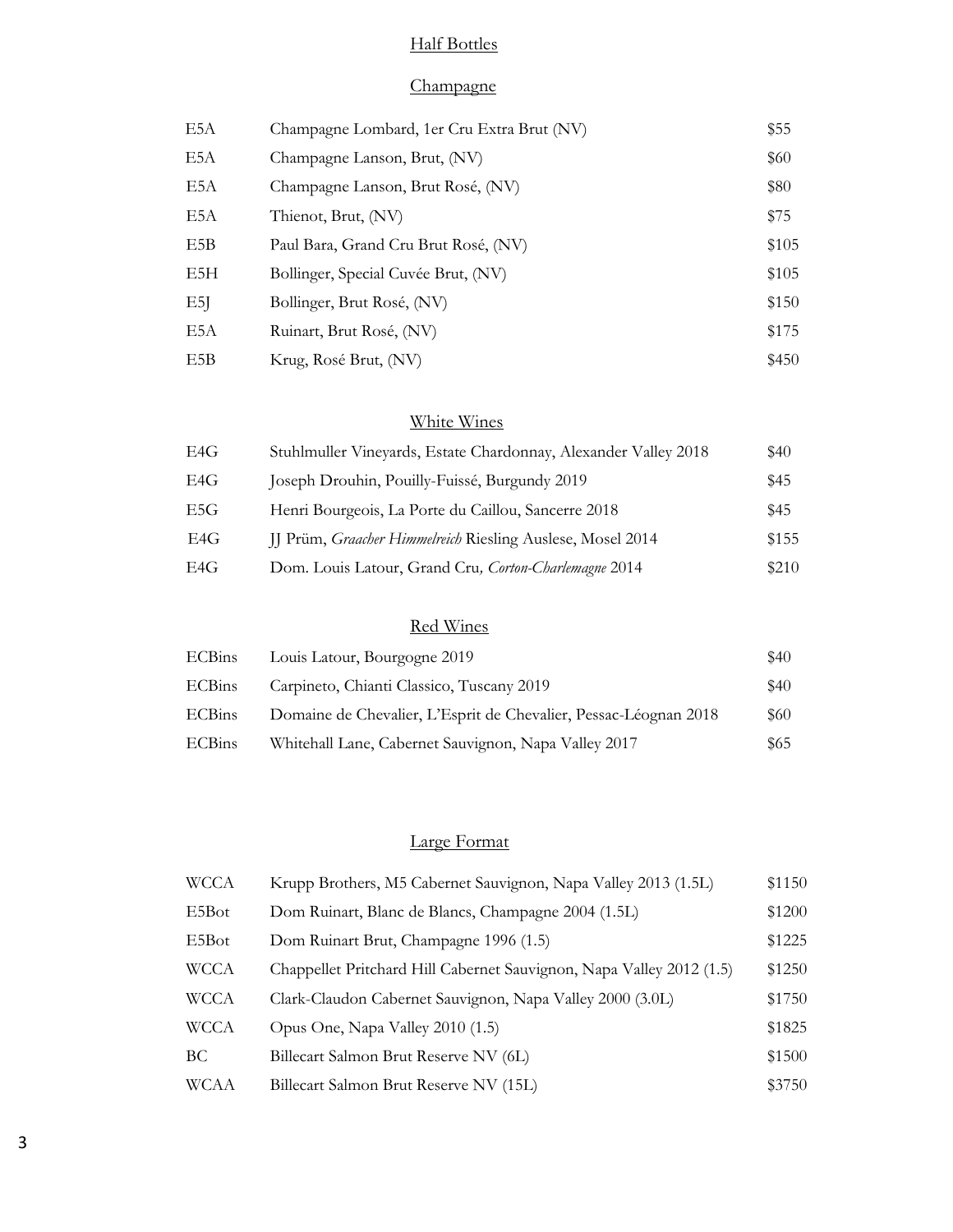# Sparkling Wines

<span id="page-4-0"></span>

| E4               | Rivarose, Brut Rosé, Méditerranée, France (NV)                          | \$55  |
|------------------|-------------------------------------------------------------------------|-------|
| E4               | Calvet, Brut Rosé, Crémant de Bordeaux, France (2016)                   | \$60  |
| E4               | Simonnet-Febvre, Brut Rosé, Crémant de Bourgogne, France (NV)           | \$60  |
| E5K              | Gloria Ferrer, Blanc de Noirs, Carneros, California (NV)                | \$65  |
| E5K              | Gloria Ferrer, Anniversary Cuvée, Carneros, California (2010)           | \$110 |
| E5F              | Bellavista, Alma Gran Cuvée Brut, Franciacorta, Italy (NV)              | \$80  |
| E5K              | Ferrari, Rosé, Trento, Italy (NV)                                       | \$95  |
| E5B              | Champagne Lombard, 1er Cru Extra Brut, (NV)                             | \$110 |
| E5I              | Champagne J. Lassalle, Preference Brut 1er Cru, Champagne (NV)          | \$115 |
| E5K              | Champagne J. Lassalle, Brut Rosé 1er Cru, Champagne (NV)                | \$200 |
| E5L              | Canard-Duchêne, Demi-sec, Champagne (NV)                                | \$125 |
| E5               | Argyle, Blanc de Blancs Brut, Willamette Valley, OR (2012)              | \$120 |
| E5L              | Nicolas Feuillatte, Réserve Brut, Champagne (NV)                        | \$120 |
| E5E              | Champagne Drappier, Zero Dosage Brut, Champagne (NV)                    | \$120 |
| E5               | Champagne Drappier, Carte d'Or Brut, Champagne (NV)                     | \$120 |
| E5L              | Champagne Drappier, Rosé de Saignée Brut, Champagne (NV)                | \$155 |
| E5J              | André Jacquart, Grand Cru Blanc de Blancs Brut Nature, Les Mesnil, (NV) | \$200 |
| E5H              | Le Cadeau Vineyards, Blanc de Noir, Oregon (2011)                       | \$120 |
| E5F              | Gonet-Medeville, Tradition 1er Cru Brut, Champagne (NV)                 | \$140 |
| E5K              | Duval Leroy, Brut, Champagne (NV)                                       | \$150 |
| E5I              | Caraccioli Cellars, Brut, Sta. Lucia Highlands, California (2009)       | \$125 |
| E5I              | Caraccioli Cellars Brut Rosé, Sta. Lucia Highlands, California (2009)   | \$150 |
| E5H              | Waris & Filles, Prémices, Grand Cru Blanc de Blanc, Champagne (NV)      | \$160 |
| E5G              | Waris & Filles, Millésime Brut, Champagne (2015)                        | \$185 |
| E5E              | Billecart-Salmon, Brut Réserve, Champagne (NV)                          | \$170 |
| E5E              | Billecart-Salmon, Brut Blanc de Blancs, Grand Cru Champagne (NV)        | \$240 |
| E5E              | Billecart-Salmon, Brut Sous Bois, Champagne (NV)                        | \$280 |
| E5E              | Billecart-Salmon, Brut Rosé, Champagne (NV)                             | \$275 |
| E5               | Thiénot, Brut, Champagne (NV)                                           | \$145 |
| E5B              | Thiénot, Rosé Brut, Champagne (NV)                                      | \$200 |
| E5I              | Encry, Grand Cru Blanc de Blancs Brut, Mesnil-Sur-Oger (NV)             | \$200 |
| E5F              | Moussé Fils, Special Club (100% Meunier), Champagne (2012)              | \$225 |
| E <sub>5</sub> G | Bollinger, Special Cuvée Brut, Champagne (NV)                           | \$200 |
| E <sub>5</sub> G | Bollinger, Rosé Brut, Champagne (NV)                                    | \$250 |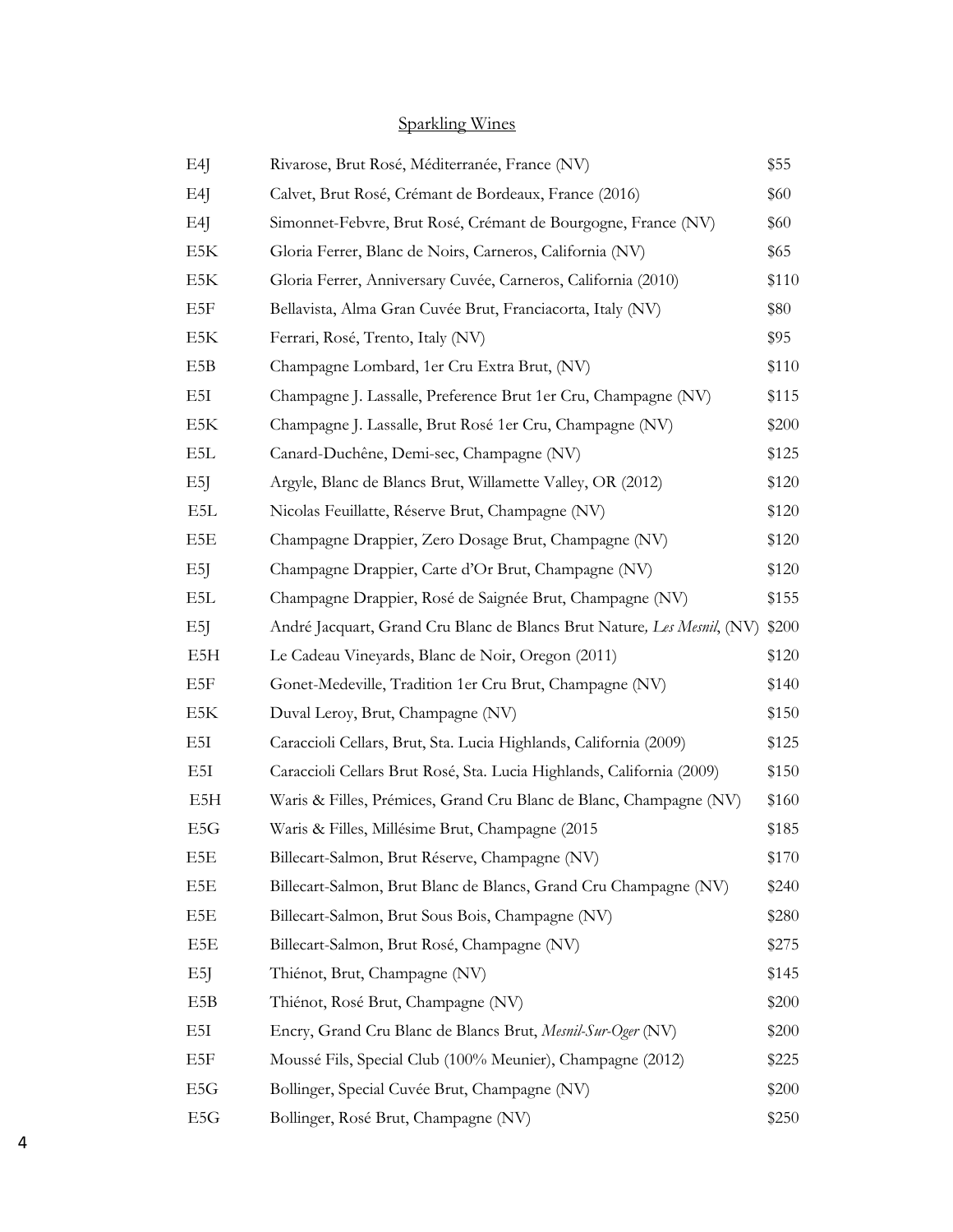| E5G              | Schramsberg Vineyards, J. Schram Brut, North Coast (2007)      | \$275 |
|------------------|----------------------------------------------------------------|-------|
| E <sub>5</sub> G | Schramsberg Vineyards, J. Schram Brut Rosé, North Coast (2007) | \$325 |
| E5H              | Ruinart, Brut Rosé, Champagne (NV)                             | \$275 |
| E5H              | Ruinart, Blanc de Blancs Brut, Champagne (NV)                  | \$250 |
| E5L              | Veuve Clicquot, Brut, Champagne (2012)                         | \$300 |
| E5I              | Veuve Clicquot, Brut Rosé, Champagne (2012)                    | \$345 |
| E5C              | Krug, Brut, (2003)                                             | \$690 |
| E <sub>5</sub> C | Krug, Brut, (2002)                                             | \$725 |
| E <sub>5</sub> C | Krug, Brut Rosé, (NV)                                          | \$955 |

# Prestige Cuvée Champagnes

| E <sub>5</sub> G | Canard-Duchêne, Charles VII Blanc de Noirs, (NV)      | \$190  |
|------------------|-------------------------------------------------------|--------|
| E5F              | Henriot, Cuvée des Enchanteleurs Brut, (1998)         | \$350  |
| E5E              | Billecart-Salmon, Cuvée Nicolas Francois Brut, (2002) | \$450  |
| E5Bot            | Veuve Clicquot, <i>La Grande Dame</i> Brut, (2008)    | \$575  |
| E5M              | Veuve Clicquot, La Grande Dame, Brut Rosé, (2006)     | \$795  |
| E5F              | Armand de Brignac, Ace of Spades Brut, (NV)           | \$890  |
| E5F              | Armand de Brignac, Ace of Spades Brut Rosé, (NV)      | \$1375 |
| E5D              | Salon, Les Mesnil, Blanc de Blancs Brut, (2002)       | \$930  |
| E <sub>5</sub> C | Dom Ruinart, Brut Rosé, (2007)                        | \$1050 |
| E5D              | Dom Pérignon, Brut, (2006)                            | \$375  |
| E5D              | Dom Pérignon, P2 Brut, (1998)                         | \$900  |
| E <sub>5</sub> D | Dom Pérignon, Brut Rosé, (2004)                       | \$945  |
| E5D              | Dom Pérignon, P2 Brut, (2000)                         | \$1000 |
| E5D              | Dom Pérignon, Brut Rosé, (2005)                       | \$1200 |
| E5D              | Dom Pérignon, P3 Brut, (1983)                         | \$3300 |

# Mevushal Wines

<span id="page-5-0"></span>

| E3    | Contessa Annalisa, Pinot Grigio, Delle Venezie, Italy 2017  | \$40 |
|-------|-------------------------------------------------------------|------|
| E2L   | Unorthodox, Chenin Blanc, Coastal Region, South Africa 2018 | \$40 |
| LW03T | Borgo Reale, Montepulciano d'Abruzzo, Italy 2016            | \$45 |
| LW08B | La Fille du Boucher, Pinot Noir, Pays d'Oc, France 2017     | \$45 |
| LW08T | La Tour Pave, Bordeaux Supérieur, France 2016               | \$50 |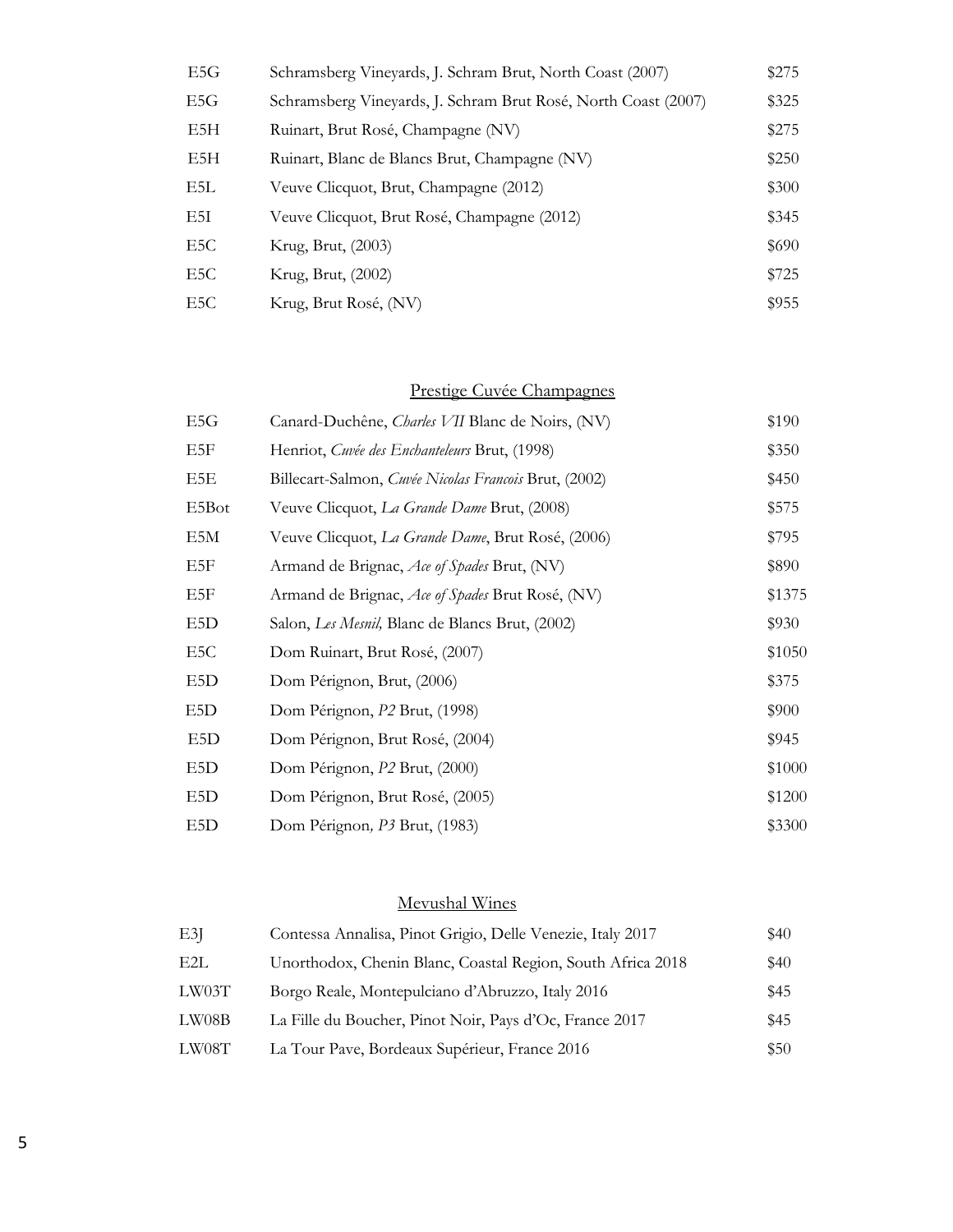#### Rosé Wines

<span id="page-6-0"></span>

| E4  | Lago, Portugal 2018                                           | \$35 |
|-----|---------------------------------------------------------------|------|
| E4L | Michael Sullberg, Dry Rosé, California 2016                   | \$35 |
| E4  | Trés Chic, France 2018                                        | \$40 |
| E4L | L'Oliveto Rosé of Pinot Noir, Russian River Valley 2018       | \$45 |
| E4I | Château d'Esclans, Whispering Angel "The Palm", Provence 2020 | \$45 |
| E4I | Cape Mentelle, Australia 2018                                 | \$50 |
| E4J | Smoke Tree, California 2018                                   | \$55 |
| E4L | St. Supéry, Napa Valley 2017                                  | \$60 |
| E4I | Domaine Serene, "r", Willamette Valley, OR (Blend)            | \$95 |
| E4  | Gran Moraine, Yamhill-Carlton, OR 2016 (Pinot Noir)           | \$95 |

#### California White Wines

<span id="page-6-1"></span>

| E2M              | Cambria, Tepusquet Vineyard, Viognier, Santa Maria Valley 2015      | \$55  |
|------------------|---------------------------------------------------------------------|-------|
| E2I              | Atrea by Saracina, The Choir, Viognier/Roussanne, Mendocino 2015    | \$60  |
| E <sub>2</sub> N | Tablas Creek Vineyard, Patelin de Tablas Blanc, Paso Robles 2015    | \$65  |
| E <sub>2</sub> A | Long Meadow Ranch, Sauvignon Blanc, Napa Valley 2018                | \$75  |
| E <sub>2</sub> A | Moshin, Larrick Vineyard, Sauvignon Blanc, Dry Creek Valley 2017    | \$75  |
| E2E              | Jeff Cohn Cellars, The First Date, Napa/Santa Ynez 2012             | \$80  |
| E2B              | Orin Swift Cellars, Blank Stare Sauvignon Blanc, Russian River 2018 | \$95  |
| E <sub>2</sub> A | Palazzo, Cuvée Blanc, Napa Valley 2012                              | \$105 |
| E <sub>2</sub> D | Radio-Coteau, <i>Platt Vineyard</i> , Riesling, Somoma Coast 2014   | \$120 |
| E2K              | Peay, Sonoma Coast Estate Viognier 2014                             | \$135 |
| E2B              | Peter Michael, L'Aprés-Midi Sauvignon Blanc, Sonoma 2014            | \$150 |
|                  |                                                                     |       |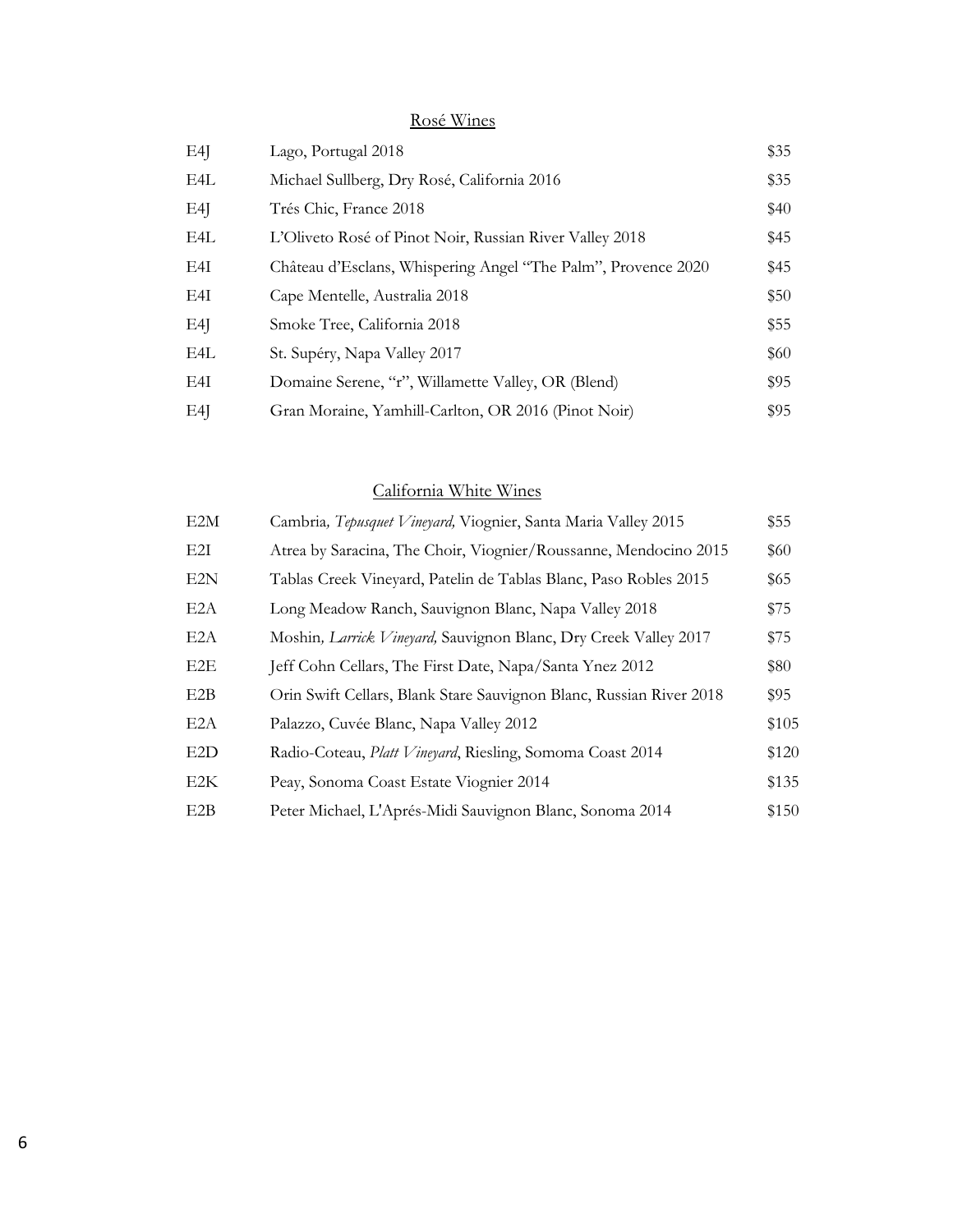# California Chardonnay

<span id="page-7-0"></span>

| E2I              | Crosby Roamann, Carneros 2012                                    | \$105 |
|------------------|------------------------------------------------------------------|-------|
| E <sub>2G</sub>  | Carneros Hill Winery, Chardenet, Carneros 2014                   | \$120 |
| E <sub>2</sub> I | Talley Vineyards, Rosemary's Vineyard, Arroyo Grande Valley 2014 | \$130 |
| E <sub>2F</sub>  | Maldonado, Parr Vineyard Chardonnay, Sonoma County 2012          | \$135 |
| E2L              | Anthill Farms, Peugh Vineyard, Russian River Valley 2014         | \$140 |
| E <sub>2F</sub>  | Argot, Simpatico Ranch, Bennett Valley, Sonoma County 2012       | \$140 |
| E <sub>2</sub> G | Daniel, Soberanes Vineyard, Santa Lucia Highlands 2012           | \$145 |
| E2G              | Ridge Estate, Santa Cruz Mountains 2014                          | \$150 |
| E2K              | Big Basin Vineyards, Coastview Vineyard, Monterey County 2013    | \$150 |
| E <sub>2</sub> H | Shafer, Red Shoulder Ranch, Carneros 2014                        | \$160 |
| E2F              | Copain Wines, Laureles Grade, Monterey 2013                      | \$160 |
| E <sub>2</sub> H | Hartford Court, Stone Cote Vineyard, Sonoma Coast 2011           | \$185 |
| E2               | Dumol, Charles Heintz Vineyard, Isobel, Sonoma Coast 2016        | \$200 |
| E <sub>2</sub> L | Reuling Vineyard, Sonoma Coast 2012                              | \$200 |
| E2L              | Fisher Vineyards, Mountain Estate Vineyard, Sonoma County 2012   | \$200 |
| E2K              | Krupp Brothers, Stagecoach Vineyard, Napa Valley 2014            | \$210 |
| E2               | Lewis Cellars, Reserve, Napa Valley 2015                         | \$225 |
| E2               | Croix, Sterling Morelli Roost, Russian River 2012                | \$265 |
| E <sub>2F</sub>  | Littorai, Mays Canton, Sonoma Coast 2014                         | \$260 |
| E <sub>2</sub> L | Littorai Charles Heintz Vineyard, Sonoma Coast 2014              | \$260 |
| E <sub>2</sub> I | Aubert, Larry Hyde & Sons, Carneros 2014                         | \$300 |
| E <sub>2</sub> N | Aubert, Ritchie Vineyard, Sonoma Coast 2013                      | \$300 |
| E <sub>2F</sub>  | Peter Michael, Mon Plaisir, Knights Valley Sonoma Coast 2014     | \$300 |
| E2               | Peter Michael, Belle Côte, Sonoma County 2015                    | \$300 |
| E <sub>2</sub> D | Peter Michael, La Carrière, Knights Valley Sonoma Coast 2014     | \$305 |
| E <sub>2</sub> C | Peter Michael, Ma Belle-Fille, Knights Valley Sonoma Coast 2014  | \$345 |
|                  |                                                                  |       |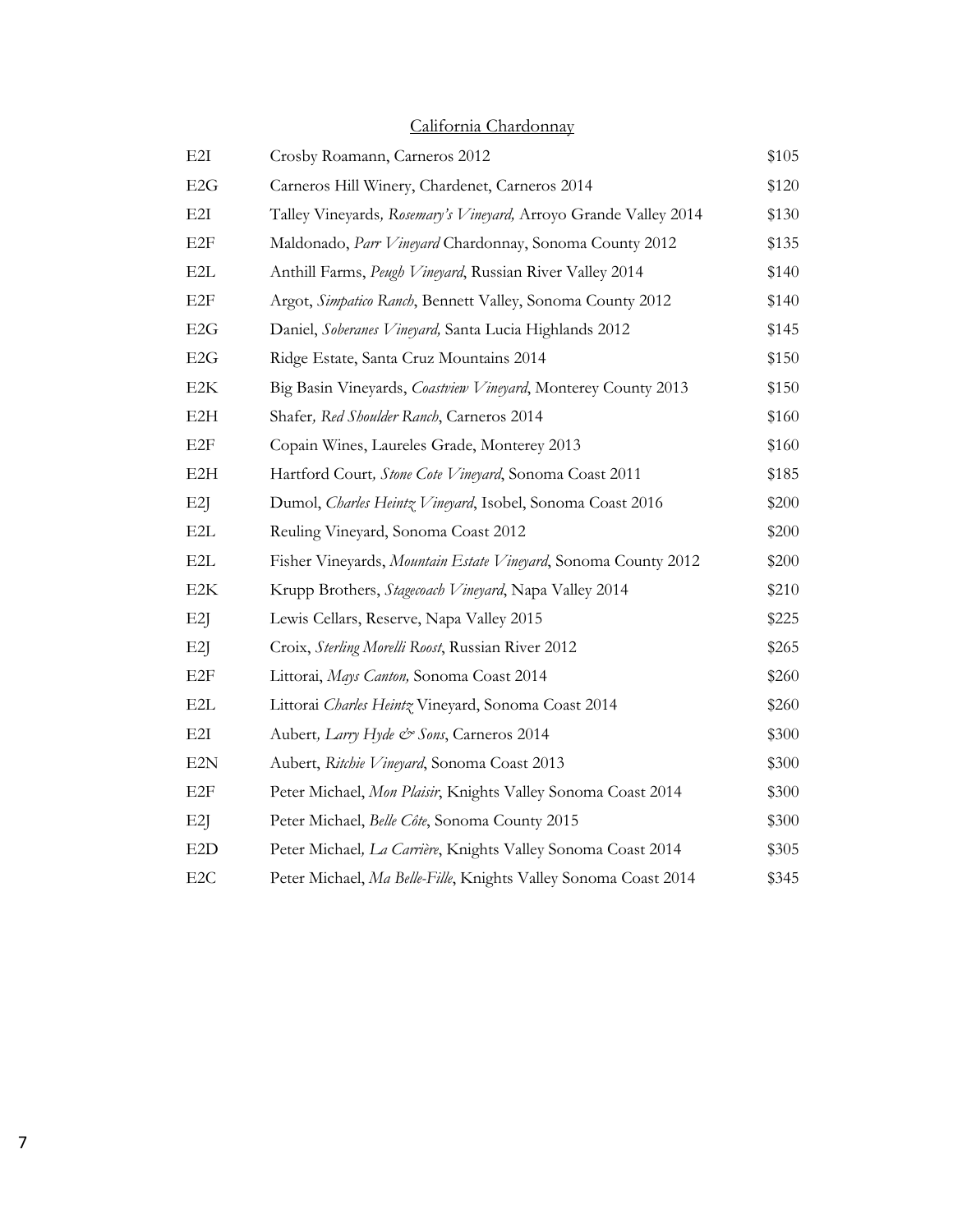# Other Domestic Whites

<span id="page-8-0"></span>

| E <sub>2C</sub>  | Hermann J. Wiemer, Gewürztraminer, Finger Lakes, NY 2013                 | \$55  |
|------------------|--------------------------------------------------------------------------|-------|
| E <sub>2C</sub>  | Cote Bonneville, <i>Dubrul Vineyard</i> Riesling, Yakima Valley, WA 2014 | \$65  |
| E2M              | Southold Farm + Cellar, Tilting at Windmills, Long Island, NY 2014       | \$80  |
| E <sub>2</sub> E | J. Bookwalter, Double Plot Chardonnay, Columbia Valley WA 2015           | \$100 |
| E2M              | Seven Springs Vineyards, Chardonnay, Eola-Amity-Hills, OR 2013           | \$140 |
| E <sub>2</sub> E | Domaine Serene, Evenstad Reserve Chardonnay, Dundee Hills, OR 2013 \$160 |       |

#### <span id="page-8-1"></span>Other New World Whites

| E2M | Reyneke, Vinehugger Chenin Blanc, Western Cape, South Africa 2018          | \$55  |
|-----|----------------------------------------------------------------------------|-------|
| E2D | Constantia Glen, TWO Sauvignon Blanc/Semillon, South Africa 2014           | \$65  |
| E2D | Catena Zapata, Adrianna Vineyard White Stones Chard., Tupungato 2013       | \$275 |
| E2F | Cetena Zapata, <i>Adrianna Vineyard</i> White Bones Chard., Tupungato 2013 | \$300 |
|     |                                                                            |       |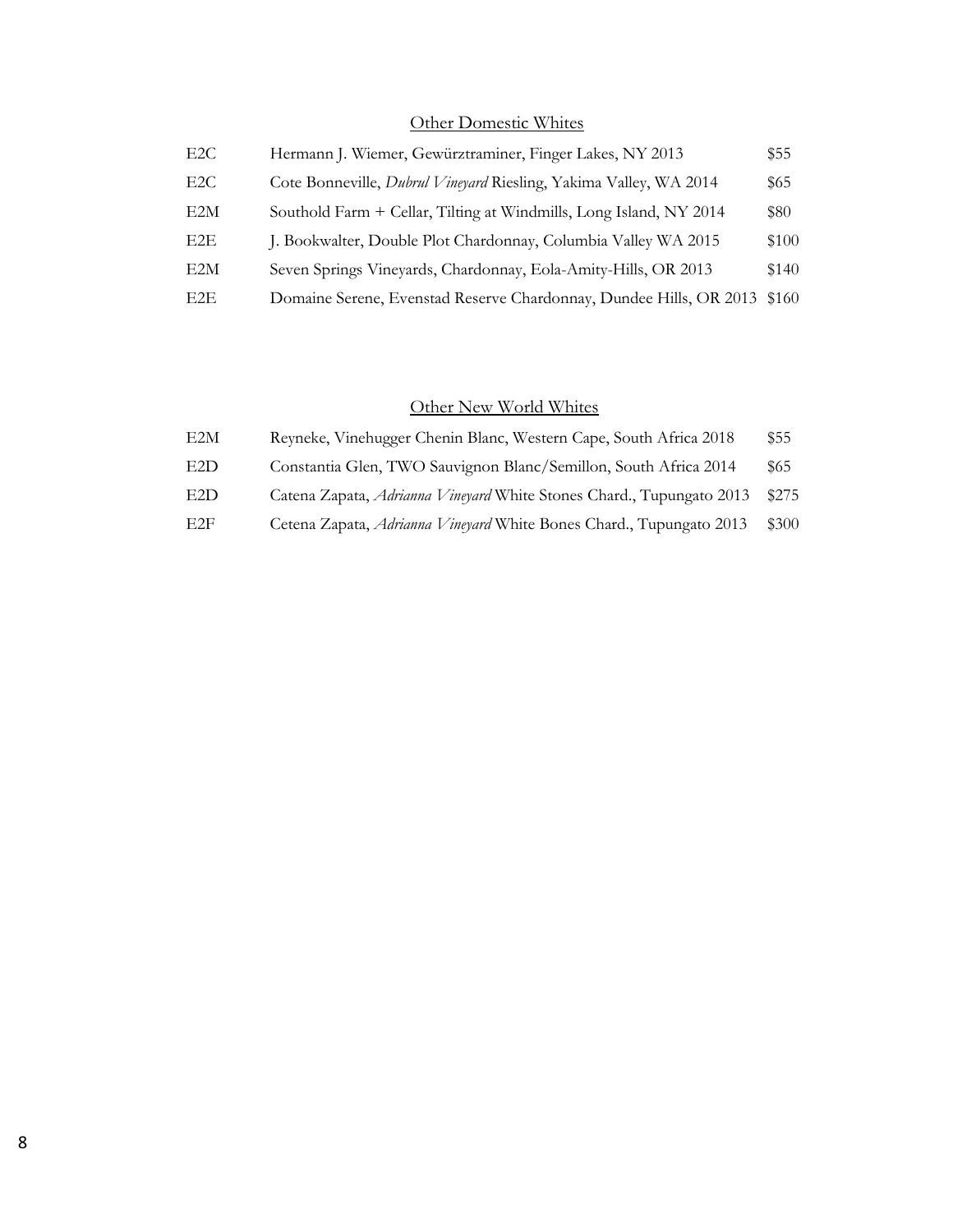# French Whites

#### <span id="page-9-0"></span>**Burgundy**

| E3M        | François Carillon, Bourgogne Aligoté 2016                          | \$50  |
|------------|--------------------------------------------------------------------|-------|
| E3L        | Domaine Francois Mikulski, Bourgogne Côte d'Or 2019                | \$110 |
| E3M        | Domaine Francois Mikulski, Meursault 2019                          | \$275 |
| E3H        | Domaine Louis Moreau, Vau Ligneau, Chablis 1er Cru 2019            | \$115 |
| E3J        | Simonnet-Febvre, Vaillons, Chablis 1er Cru 2017                    | \$105 |
| E3M        | Simonnet-Febvre, Fourchaume, Chablis 1 er Cru 2015                 | \$110 |
| E3L        | Domaine Alain Gras, Saint-Romain 2014                              | \$115 |
| E3I        | Domaine Leflaive, Macon-Verzé 2012                                 | \$130 |
| E3K        | Domaine Lorenzon, Champs Martin, Mercurey 1er Cru 2014             | \$135 |
| E3L        | Domaine Vincent Prunier, En Remilly, Saint-Aubin 1er Cru 2013      | \$155 |
| E3I        | Maison Joseph Drouhin, Puligny-Montrachet 2016                     | \$200 |
| E3K        | JC Bachelet, Saint-Aubin 1er Cru 2017                              | \$200 |
| E3K        | JC Bachelet, Les Encégniéres, Chassagne-Montrachet 2019            | \$260 |
| <b>EKM</b> | JC Bachelet, Les Macherelles 1er Cru, Chassagne-Montrachet 2019    | \$300 |
| Alsace     |                                                                    |       |
| E3D        | Domaine Weinbach, Gewurztraminer 2014                              | \$80  |
| E3K        | Trimbach, Cuvée des Seigneurs de Ribeaupierre, Gewurztraminer 2007 | \$135 |
| E3E        | Domaine Zind-Humbrecht, Grand Cru Goldert, Muscat, Alsace 2012     | \$170 |
| Loire      |                                                                    |       |
| E3I        | Domaine Claude Lafond, Clos Fussay, Reuilly 2018                   | \$55  |
| E3L        | Domaine Champalou, Vouvray 2017                                    | \$65  |
| E3H        | Domaine Trotereau, Quincy 2017                                     | \$70  |
| E3K        | K. et C. Lauverjat, Moulin des Vrillères, Sancerre 2019            | \$70  |
| E3H        | Domaine Hubert Brochard, Tradition, Sancerre 2020                  | \$80  |
| E3L        | Henri Bourgeois, La Côte des Monts Damnés, Sancerre 2019           | \$100 |
| E3G        | Domaine Laffourcade, Savennières 2016                              | \$100 |
| E3F        | Didier Daguenau, Buisson Renard, Fumé de Pouilly 2014              | \$260 |
| E3F        | Didier Dagueneau, Pur Sang, Fumé de Pouilly 2013                   | \$265 |
| E3F        | Didier Dagueneau, Silex, Fumé de Pouilly 2012                      | \$315 |
|            |                                                                    |       |

#### **Rhône**

| E4A | M. Chapoutier, La Ciboise, Luberon 2015          | \$50 |
|-----|--------------------------------------------------|------|
| E3G | Cave Chevalier, Les Pends, Crozes-Hermitage 2016 | \$95 |
| E3H | Aureto, Autan, Ventoux 2014                      | \$95 |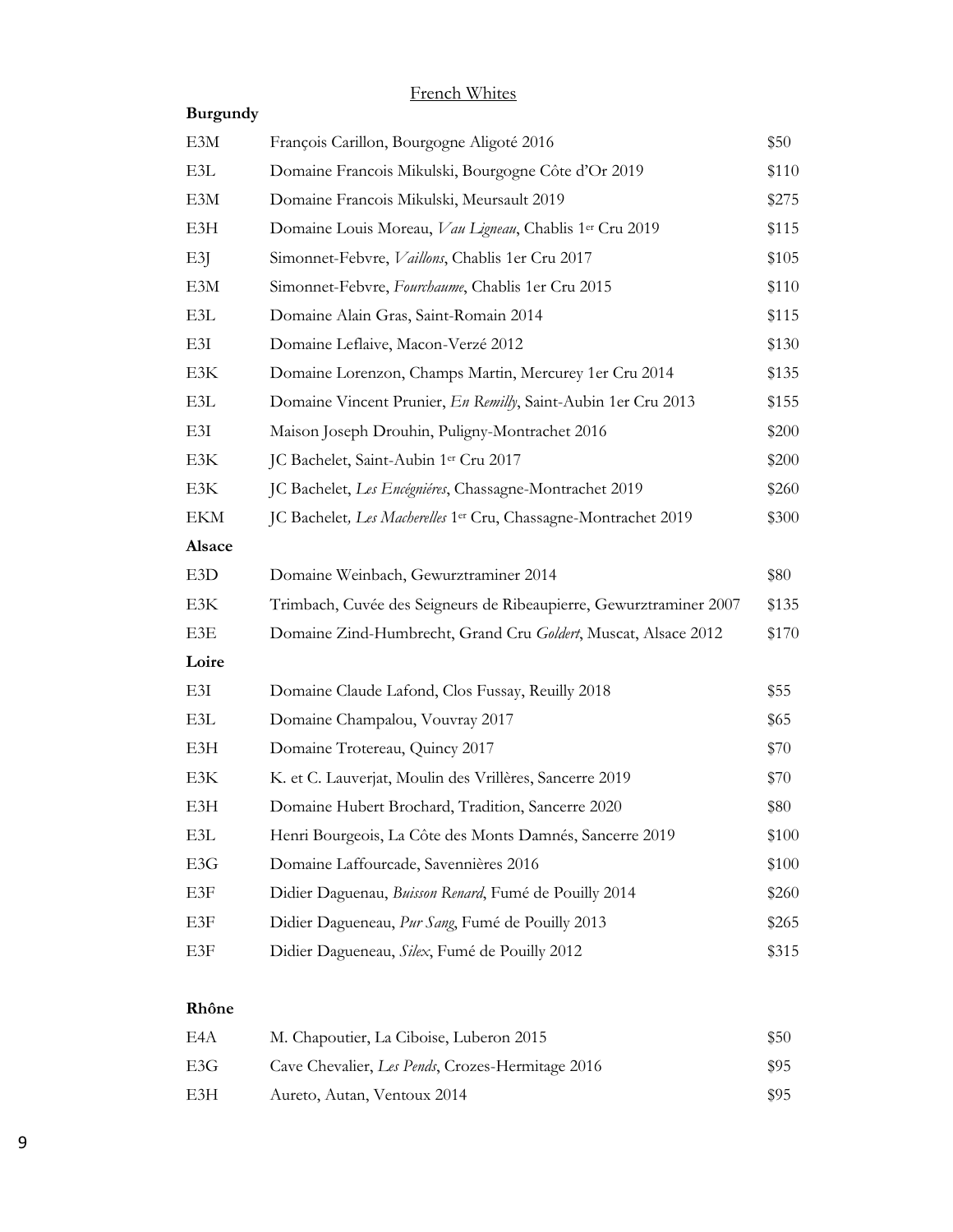| E3G  | E. Guigal, Châteauneuf-du-Pape Blanc 2017                       | \$150 |
|------|-----------------------------------------------------------------|-------|
| E3H. | Domaine Francois Villard, Les Terrasses du Palat, Condrieu 2014 | \$175 |
| E3H. | Château La Nerthe, Clos de Beauvenir, Châteauneuf du Pape 2009  | \$415 |

#### **Bordeaux**

| E3I | La Petite Lune, Grand Vin de Bordeaux 2015                       | \$45  |
|-----|------------------------------------------------------------------|-------|
| E3I | Domaine De Chevalier, L'Esprit de Chevalier, Pessac-Leognan 2019 | \$105 |
| E3I | Chateau Talbot, Caillou Blanc, Saint-Julien 2019                 | \$135 |

# Other European Whites

<span id="page-10-0"></span>

| Italy |                                                           |       |
|-------|-----------------------------------------------------------|-------|
| E3E   | Vignato, El Gian, Gambellara, Veneto 2017                 | \$50  |
| E3B   | San Pietro, Kerner, Alto Adige 2016                       | \$50  |
| E3B   | Donnafugato, Sur Sur, Grillo, Sicily 2018                 | \$55  |
| E4A   | Feudi San Gregorio, Falanghina del Sannio, Campanaia 2017 | \$55  |
| E3G   | Donnafugata, Lighea, Zibibbo Sicilly 2018                 | \$60  |
| E3D   | Benito Ferrara, Terra d'Uva, Greco di Tufo, Campania 2017 | \$65  |
| E3M   | Prá, Staforte, Soave Classico, Veneto 2018                | \$70  |
| E3B   | Tenuta Guado al Tasso, Vermentino, Bolgheri 2019          | \$75  |
| E4A   | Feudi San Gregorio, Greco di Tufo, Campania 2017          | \$75  |
| E3G   | Bruno Giacoso, Roero Arneis, Piedmont 2019                | \$85  |
| E3B   | Cogno, Anas-Cëtta, Langhe, Piedmont 2013                  | \$90  |
| E3B   | Vie di Romans, Chardonnay, Friuli 2014                    | \$115 |
| E3B   | Ornellaia Bianco, Tuscany 2013                            | \$535 |

#### **Germany**

| E3E | Heinz Eifel, Riesling Auslese, Mosel 2016                         | \$45  |
|-----|-------------------------------------------------------------------|-------|
| E3F | Schieferkkopf Riesling Trocken-Sec, Baden 2016                    | \$70  |
| E3D | Hermann Dönnhoff Estate Riesling, Nahe 2017                       | \$75  |
| E3D | Dr. Hermann "Erdener Herzlei" Riesling Spätlese, Mosel 2014       | \$110 |
| E3C | Dr. Bürklin-Wolf, Riesling Trocken, Pfalz 2016                    | \$50  |
| E3C | Dr. Bürklin-Wolf, Wachenheimer Goldbächel 1er Cru, Pfalz 2016     | \$115 |
| E3C | Dr. Bürklin-Wolf, Gaisböhl Grand Cru Monopol Riesling, Pfalz 2015 | \$180 |
| E3C | Heinrich Spindler, Pechstein Riesling, Pfalz 2014                 | \$120 |
| E3C | Joh. Jos. Prüm, Wehlener Sonnenuhr Riesling Spätlese, Mosel 2014  | \$125 |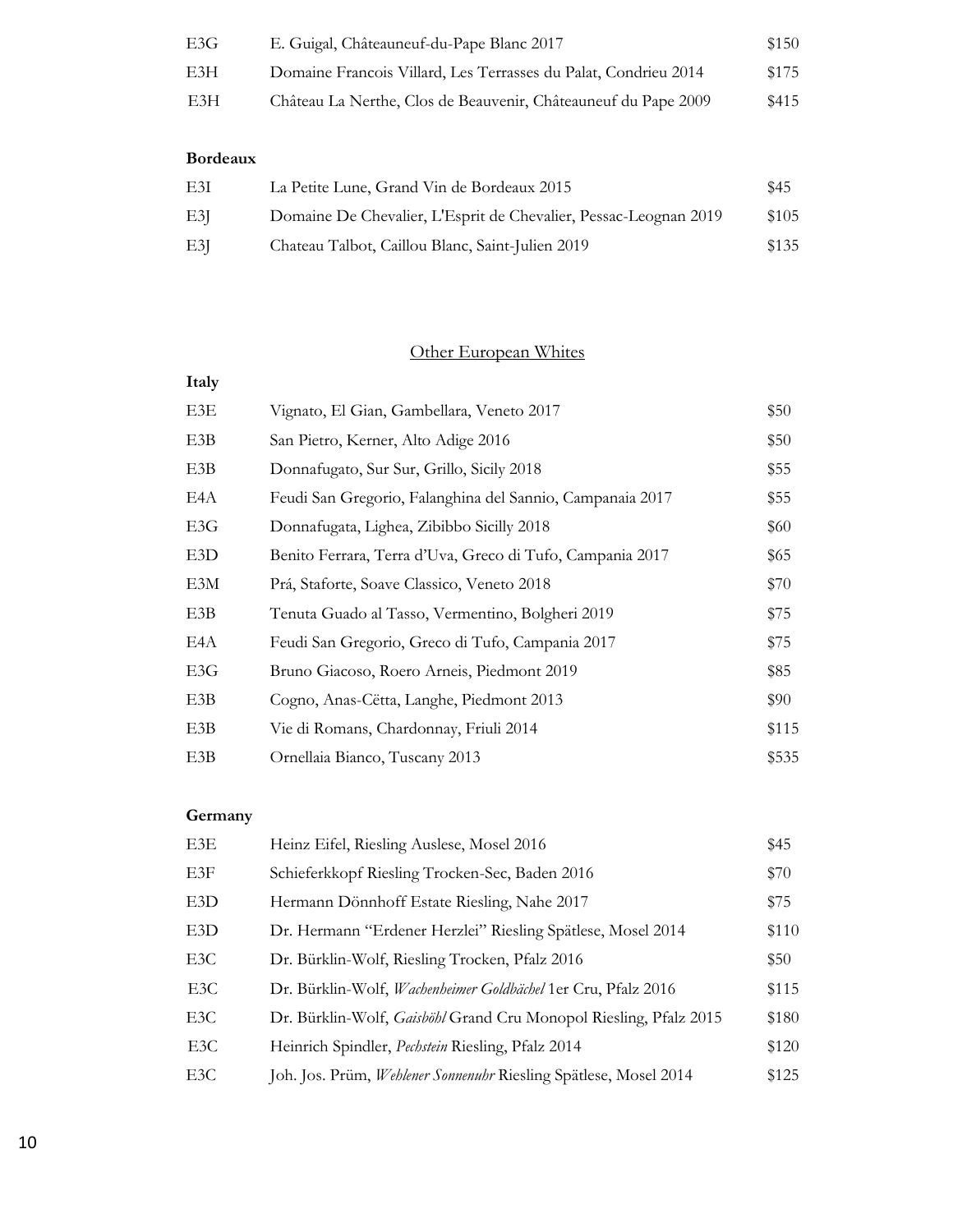#### **Spain**

| E3A | Cune Monopole, Viura, Rioja 2016                      | \$40 |
|-----|-------------------------------------------------------|------|
| E3I | Nisia, Verdejo Old Vines, Rueda 2017                  | \$45 |
| E3G | Bodegas La Caña, Albariño, Rías Baixas 2018           | \$50 |
| E3A | Finca Montepedroso, Verdejo, Rueda 2014               | \$50 |
| E3A | Juan Gil, Dry Moscatel, Jumilla 2015                  | \$50 |
| E3F | Granbazán, Etiqueta Verde Albariño, Rías Baixas 2019  | \$60 |
| E3A | Yunquera, Blanco de Albillo, Castilla y Leon 2014     | \$65 |
| E4A | Luis Rodriguez, Viña de Martin Os Pasás, Ribeiro 2017 | \$80 |

# **Portugal**

| E3I | Quinta da Raza, Alvarinho/Trajadura, Minho 2014 | \$40 |
|-----|-------------------------------------------------|------|
| E3A | Nortico, Alvarinho, Minho 2014                  | \$40 |
| E4A | Portal da Calçada, Reserva, Vinho Verde 2017    | \$45 |
| E3F | Orison, Pipa Vinho Branco, Alentejano 2014      | \$65 |

#### **Hungary**

| E3E | Château Dereszla, Tokaji 2012        | \$45 |
|-----|--------------------------------------|------|
| E3E | Királyudvar, Tokaji Furmint Sec 2013 | \$65 |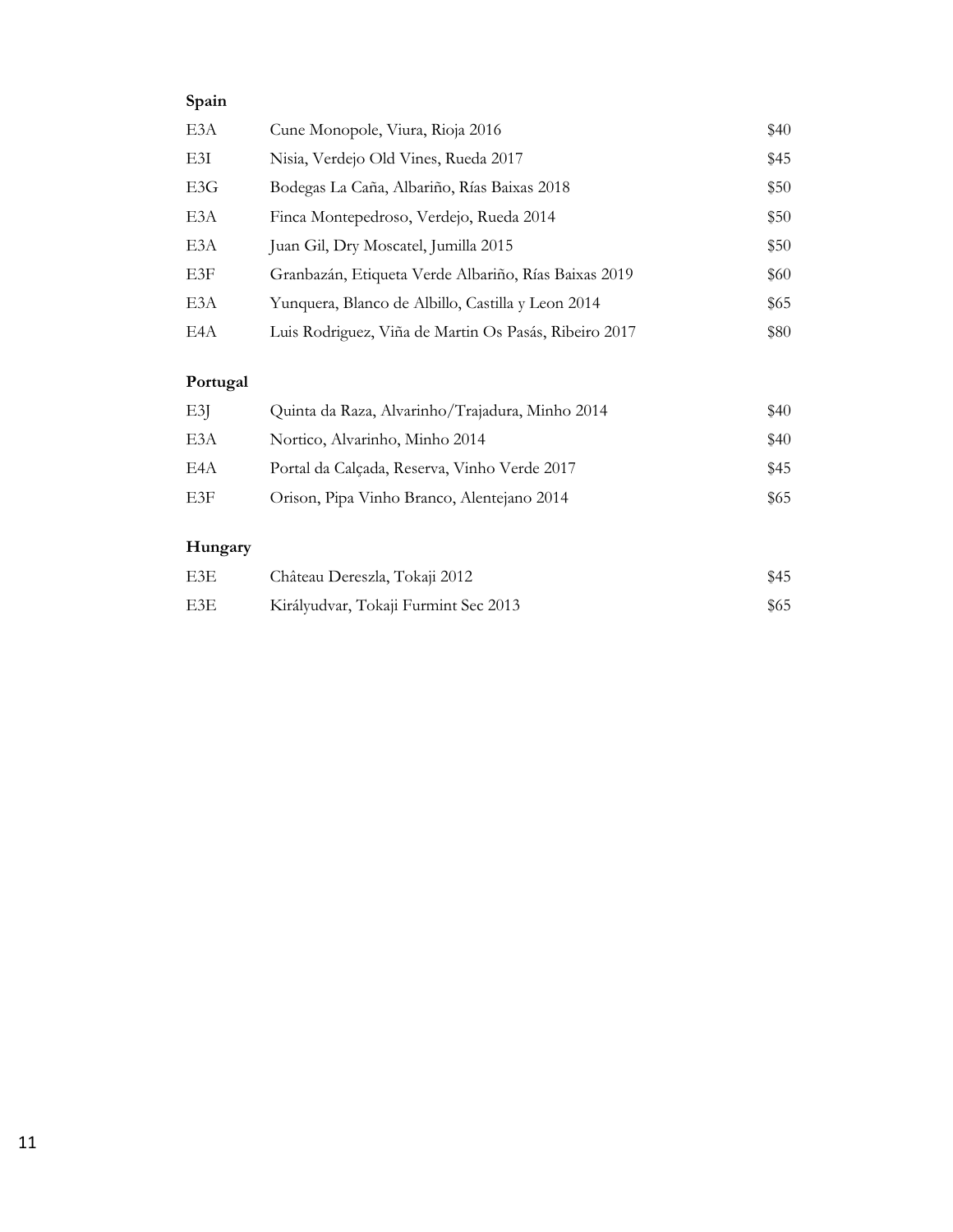# Regional Wines

#### <span id="page-12-0"></span>**Maryland Whites**

| E2H             | Big Cork Vineyards, Viognier, Rohrersville 2020      | \$65 |
|-----------------|------------------------------------------------------|------|
| E2A             | Dodon Vineyards, Sauvignon Blanc, Davidsonville 2020 | \$70 |
| E <sub>2C</sub> | Black Ankle, Albariño Norte, Mt. Airy 2020           | \$90 |

# **Maryland Reds**

| LW10B | Big Cork Vineyards, Merlot, Rohrersville 2019            | \$75  |
|-------|----------------------------------------------------------|-------|
| LW09T | Big Cork Vineyards, Meritage, Rohrersville 2019          | \$90  |
| LW10B | Dodon Vineyards, South Slope, Davidsonville 2017         | \$80  |
| LW10B | Dodon Vineyards, Ornoco, Davidsonville 2017              | \$130 |
| LW09B | Catoctin Breeze Vineyards, Cabernet Franc, Thurmont 2019 | \$90  |
| LW08T | Black Ankle, Crumbling Rock, Mt. Airy 2019               | \$160 |

#### **Virginia Whites**

| E2N | Barboursville, Viognier Reserve, Monticello 2017 | \$65 |
|-----|--------------------------------------------------|------|
| E2K | Michael Shaps, Viognier, Monticello 2016         | \$80 |
| E2N | Jefferson Vineyards, Viognier, Monticello 2017   | \$85 |

#### **Virginia Reds**

| <b>RADISP</b> | White Hall Vineyards, Petit Verdot, Monticello 2017              | \$60  |
|---------------|------------------------------------------------------------------|-------|
| RW01          | Linden Vineyards, Claret, Middleburgh 2015                       | \$70  |
| <b>RADISP</b> | Michael Shaps, Cabernet Franc, Monticello 2016                   | \$80  |
| <b>RADISP</b> | Barboursville Vineyards, Cabernet Franc Reserve, Monticello 2016 | \$75  |
| RW02T         | Barboursville Vineyards, Octagon, Monticello 2014                | \$170 |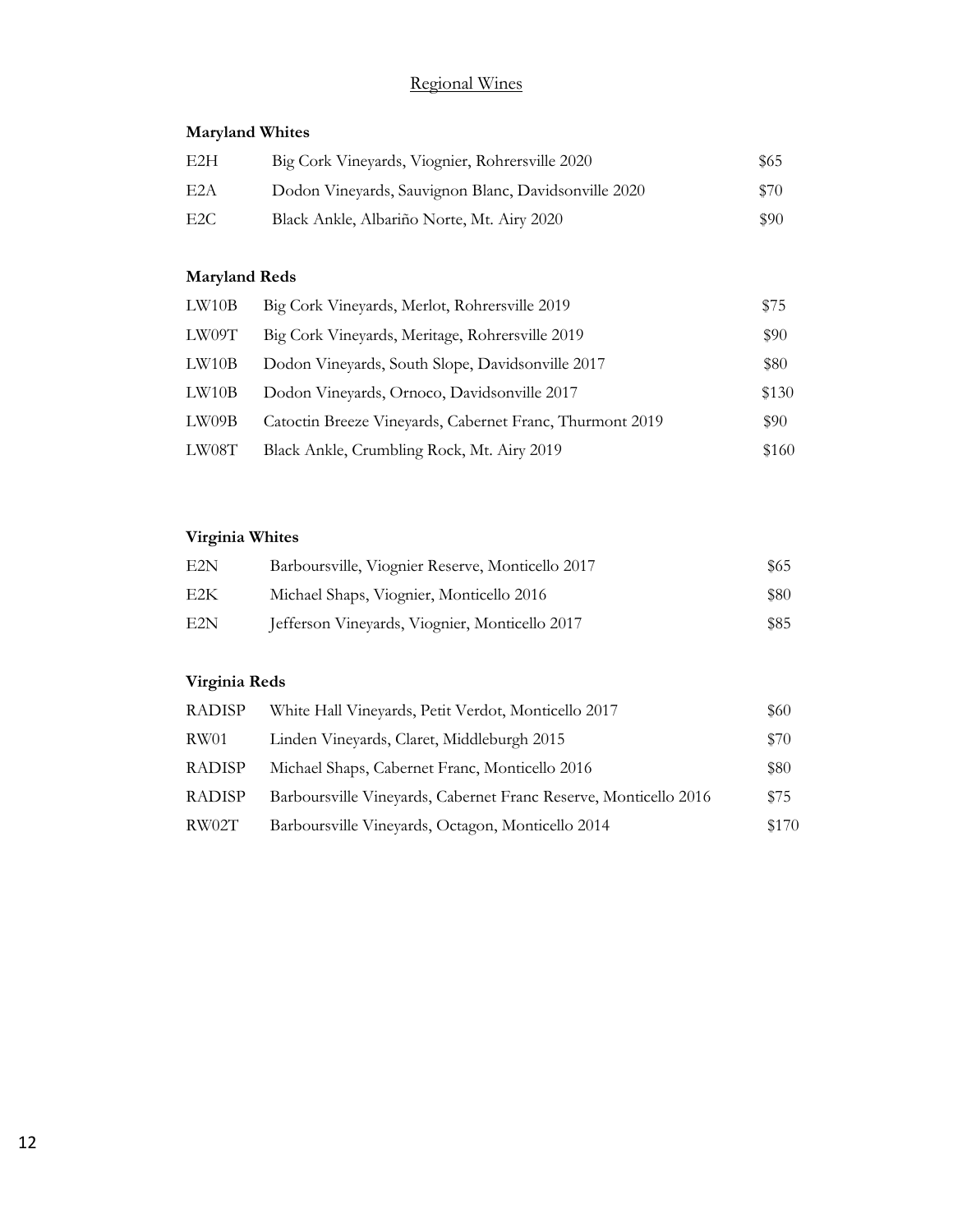#### California Pinot Noir

<span id="page-13-0"></span>

| RW03T | MacRostie Winery, Sonoma Coast 2013                              | \$95  |
|-------|------------------------------------------------------------------|-------|
| RW06B | Maldonado Family Vineyards, Parr Vineyard, Sonoma County 2012    | \$100 |
| RW04B | Elizabeth Spencer, Special Cuvée, Sonoma Coast 2014              | \$115 |
| RW03B | Knez Winery, Cerise Vineyard, Anderson Valley 2012               | \$130 |
| RW06B | Anthill Farms, Sonoma Coast 2013                                 | \$105 |
| RW04B | Anthill Farms, Anderson Valley 2014                              | \$110 |
| RW04T | Balo Vineyards Estate, Anderson Valley 2013                      | \$135 |
| RW03B | Balo Vineyards, Avenging Angel, Anderson Valley 2013             | \$175 |
| RW04T | Couloir, Monument Tree, Anderson Valley 2013                     | \$140 |
| RW03B | Big Basin, Coastview Vineyard, Monterey County 2012              | \$140 |
| RW04T | Talley Vineyards, Stone Corral Vineyard, Edna Valley 2013        | \$145 |
| CC    | Talley Vineyards, Rincon Vineyard, Arroyo Grande Valley 2014     | \$165 |
| CC    | Talley Vineyards, Rosemary's Vineyard, Arroyo Grande Valley 2014 | \$190 |
| RW04T | Saintsbury, Stanly Ranch, Carneros 2012                          | \$145 |
| RW06B | The Ojai Vineyards, Fe Ciega Vineyard, Santa Rita Hills 2013     | \$160 |
| RW04T | Boheme Wines, Stuller Vineyard, Sonoma Coast 2010                | \$175 |
| RW03T | Boheme Wines, Taylor Ridge Vineyard, Sonoma Coast 2013           | \$175 |
| CC    | Peay, Savoy Vineyard, Anderson Valley 2013                       | \$165 |
| RW05T | Peay, Pomarium, Sonoma Coast 2014                                | \$175 |
| RW05B | Littorai, Les Larmes, Anderson Valley 2015                       | \$180 |
| CC    | Littorai, Hirsch Vineyard, Sonoma Coast 2014                     | \$240 |
| CC    | Pence Ranch Winery, Unum, Sta. Rita Hills 2013                   | \$170 |
| RW04B | Pence Ranch Winery, Sanford and Benedict, Sta. Rita Hills 2013   | \$185 |
| RW04B | Reuling Vineyard, Sonoma Coast 2012                              | \$195 |
| RW06B | Mount Eden Vineyards, Santa Cruz Mountains 2012                  | \$200 |
| RW03B | Argot Wines, Bastard Tongue, Sonoma County 2012                  | \$200 |
| RW04B | Calera, Reed Vineyard, Mt. Harlan 2012                           | \$205 |
| CC    | Calera, Jensen Vineyard, Mt. Harlan 2013                         | \$270 |
| RW03B | Carte Blanche, Nobles Ranch Vineyard, Sonoma Coast 2012          | \$215 |
| RW06B | Aubert, Ritchie Vineyard, Sonoma Coast 2014                      | \$290 |
| RW04B | Aubert, UV Vineyard, Sonoma Coast 2014                           | \$290 |
| CC    | Kosta Browne, Sonoma Coast 2014                                  | \$295 |
| RW03T | Kosta Browne, Russian River Valley 2014                          | \$295 |
| RW04T | Paul Hobbs, Katherine Lindsay Estate, Russian River 2013         | \$300 |
| RW03T | Williams Selyem, Westside Road Neighbors, Russian River 2014     | \$325 |
|       |                                                                  |       |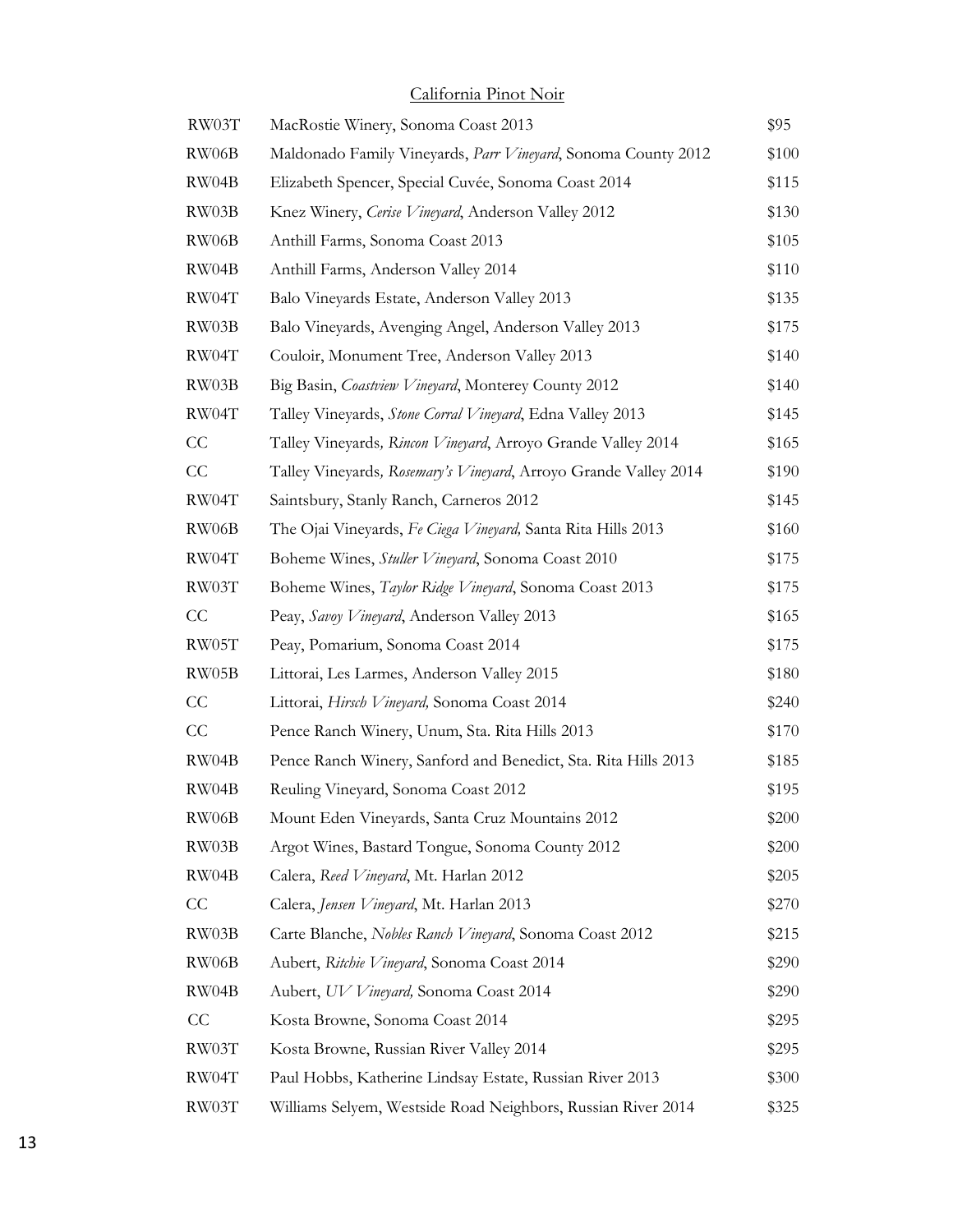# Oregon Pinot Noir

<span id="page-14-0"></span>

| RW03B | Soter Vineyards, North Valley Reserve, Willamette Valley 2018    | \$115 |
|-------|------------------------------------------------------------------|-------|
| RW05B | Domaine Drouhin, Dundee Hills 2019                               | \$120 |
| RW05T | Domaine Serene, Yamhill Cuvée, Willamette Valley 2016            | \$160 |
| RW05B | Domaine Serene, Evenstad Reserve, Willamette Valley 2008         | \$320 |
| RW05T | Arterberry Maresh, Maresh Vineyard, Dundee Hills 2014            | \$180 |
| CC    | Arterberry Maresh, Weber Vineyard, Dundee Hills 2014             | \$180 |
| RW05B | Résonance, Résonance Vineyard, Yamhill-Carlton 2013              | \$185 |
| RW05T | Résonance, <i>Découverte Vineyard</i> , Dundee Hills 2014        | \$195 |
| RW05B | Roco, Wits' End Vineyard, Private Stash Chehalem Mtn 2013        | \$200 |
| RW05B | Le Cadeau Vineyards, <i>Équinoxe Reserve</i> , Chehalem Mtn 2013 | \$225 |
| RW05B | Le Cadeau Vineyards, Merci Reserve, Chehalem Mtn 2013            | \$225 |
| RW05T | Zena Crown Vineyard, $\Sigma$ (The Sum), Eola-Amity Hills 2013   | \$265 |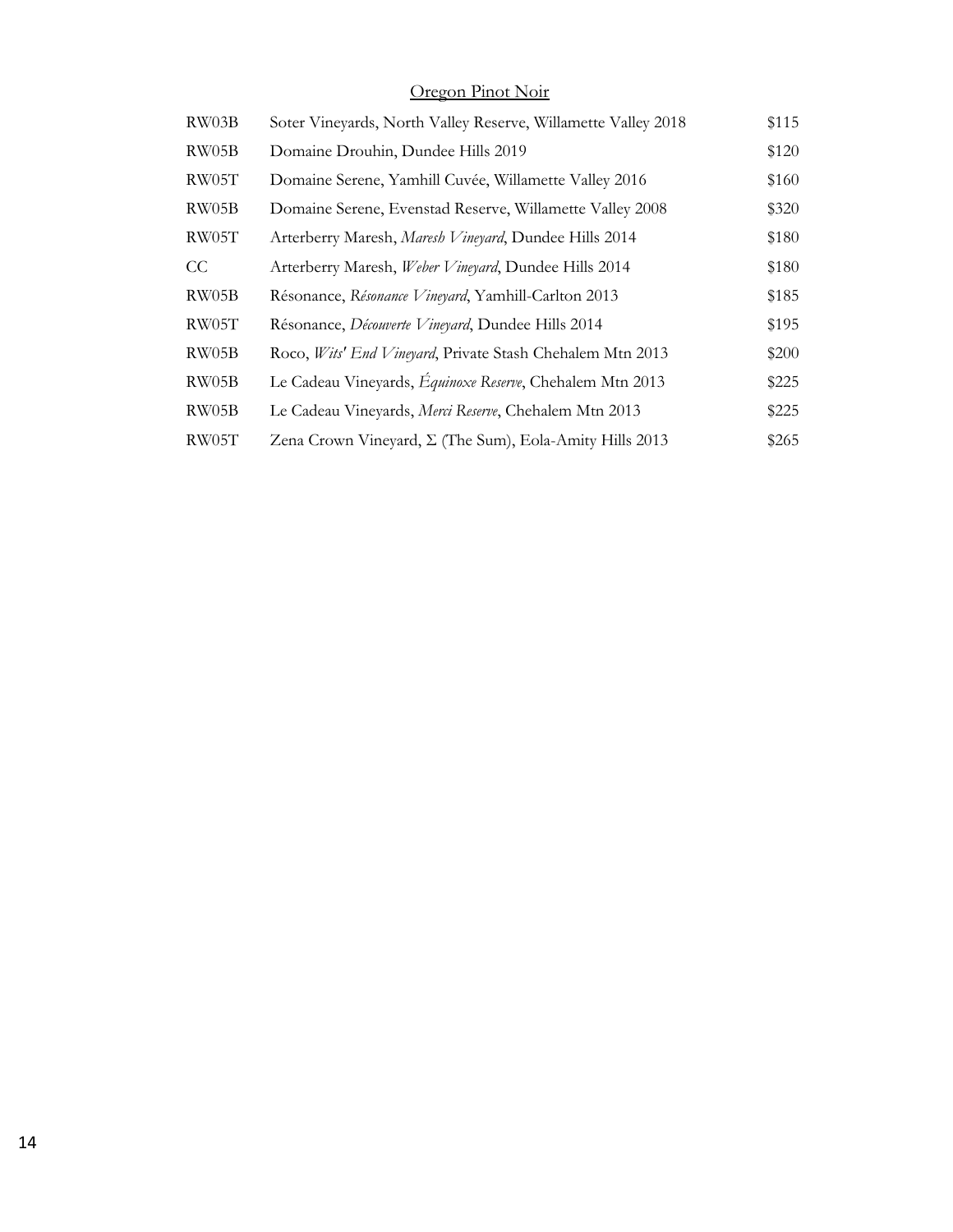#### Other Domestic Reds

#### <span id="page-15-0"></span>**Washington**

| <b>RW11</b>      | J. Bookwalter, Protagonist, Cabernet Sauvignon, Columbia Valley 2013        | \$135 |  |  |
|------------------|-----------------------------------------------------------------------------|-------|--|--|
| E <sub>1</sub> F | J. Bookwalter, Conflict, Conner-Lee Vineyard, Columbia Valley 2013<br>\$160 |       |  |  |
|                  | (60% Merlot, 35% Cabernet Sauvignon, & 5% Cabernet Franc)                   |       |  |  |
| RW06B            | Long Shadows, Sequel, Syrah, Columbia Valley 2009                           | \$160 |  |  |
| RW08B            | Long Shadows, Chester Kidder, Cabernet/Syrah, Columbia Valley 2011          | \$160 |  |  |
| RWHor            | Long Shadows, Saggi, Sangiovese/Cabernet, Columbia Valley 2012              | \$165 |  |  |
| RWHor            | Long Shadows, Piroutte, Bordeaux Blend, Columbia Valley 2012                | \$180 |  |  |
|                  | (63% Cabernet, 20% Merlot, 12% Petit Verdot, & 5% Cabernet Franc)           |       |  |  |
| E1H              | Côte Bonneville Estate, Dubrul Vineyard, Yakima Valley 2008                 | \$350 |  |  |
|                  | $(60\%$ Cabernet & $40\%$ Merlot)                                           |       |  |  |

#### **California**

| RW02T | Palmina, Dolcetto, Santa Ynez Valley 2013                   | \$65  |
|-------|-------------------------------------------------------------|-------|
| RW07B | Giornata, Luna Matta Vineyard, Sangiovese, Paso Robles 2013 | \$90  |
| RW01  | Madrigal Family Winery, Petite Sirah, Napa Valley 2010      | \$105 |
| RW02B | Peachy Canyon, Petite Sirah, Paso Robles 2012               | \$160 |
| RW01  | Villa Creek, Damas Noir, Mourvèdre, Paso Robles 2013        | \$160 |

# Merlot

| RW07B | Matanzas Creek Winery, Alexander Valley 2018               | \$75  |
|-------|------------------------------------------------------------|-------|
| RW08T | Whitehall Lane Vineyrds, Napa Valley 2018                  | \$85  |
| RW07B | Goldschmidt, Chelsea, Alexander Valley 2016                | \$105 |
| RW07T | Newton, Unfiltered Merlot, Napa Valley 2012                | \$160 |
| RWHor | Duckhorn Vineyards, Three Palms Vineyard, Napa Valley 2012 | \$275 |

#### **Washington**

<span id="page-15-1"></span>**California**

| RW07B |  | Shadows "Pedestal", Columbia Valley 2013 | \$160 |
|-------|--|------------------------------------------|-------|
|-------|--|------------------------------------------|-------|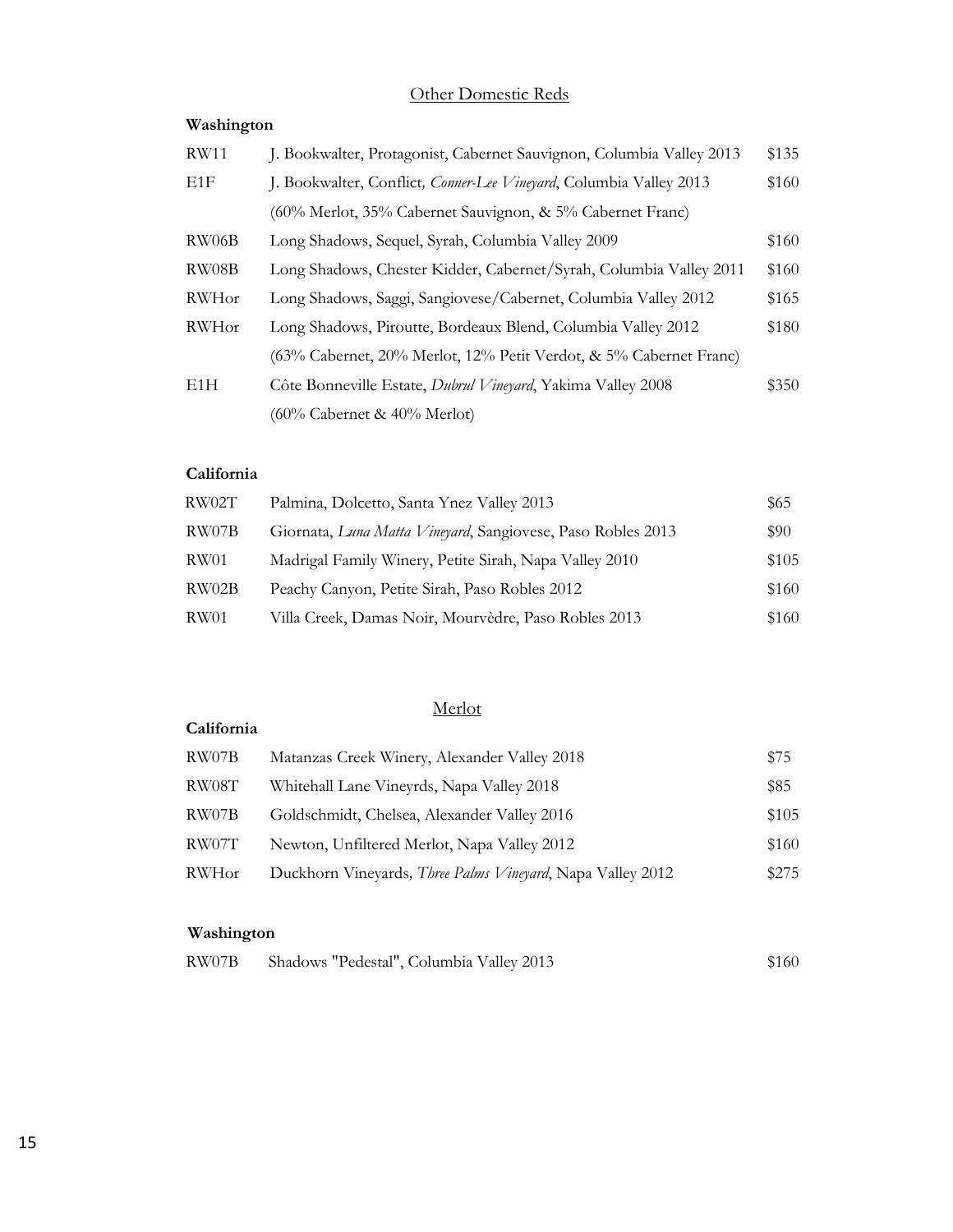#### California Cabernet Sauvignon

<span id="page-16-0"></span>

| RW10B       | Oberon, Napa County 2019                                             | \$75  |
|-------------|----------------------------------------------------------------------|-------|
| <b>RW11</b> | Audelssa, Summit, Sonoma Valley 2007                                 | \$85  |
| <b>RW11</b> | Fortress, Sonoma County 2012                                         | \$95  |
| RW09T       | Marietta Cellars, Game Trail Estate, Yorkville Highlands 2016        | \$100 |
| RW09B       | Arrowood Vineyards, Knights Valley, Sonoma County 2013               | \$100 |
| <b>RW11</b> | Sbragia, Andolsen Vineyard, Dry Creek Valley, Sonoma 2012            | \$105 |
| RW09T       | Burgess Cellars Estate Vineyards, Reserve, Napa Valley 2009          | \$240 |
| RW10B       | Beringer, Knights Valley Reserve, Sonoma County 2014                 | \$175 |
| RW07T       | Brown Estate, Napa Valley 2011                                       | \$180 |
| RW07T       | Vineyard 29, Cru, Napa Valley 2012                                   | \$180 |
| RW09B       | Vineyard 29, Aida Estate, Napa Valley 2013                           | \$700 |
| RW10T       | Trujillo, Napa Valley 2012                                           | \$200 |
| RW08B       | Crosby Roamann, Mount Veeder, Napa Valley 2010                       | \$200 |
| RW07T       | Crosby Roamann, Oakville, Napa Valley 2012                           | \$200 |
| RW08T       | Crosby Roamann, Rutherford, Napa Valley 2012                         | \$225 |
| RWHor       | Fisher Vineyards, Mountain Estate Vineyard, Sonoma 2009              | \$215 |
| RW07T       | Spottswoode Estate, Lyndenhurst, Napa Valley 2012                    | \$220 |
| RW08B       | Spottswoode Estate, Napa Valley 2013                                 | \$525 |
| RW09T       | Mount Eden Vineyards, Santa Cruz Mountains 2011                      | \$200 |
| RW08B       | Mount Eden Vineyards, Santa Cruz Mountains 2012                      | \$225 |
| RW10T       | Cade Estate, Howell Mountain, Napa Valley 2013                       | \$250 |
| <b>RW11</b> | La Jota Vineyard, Anniversary Release, Howell Mountain 2003          | \$260 |
| RW08B       | La Jota Vineyard, Howell Mountain 2012                               | \$260 |
| CC          | La Jota Vineyard, Howell Mountain 2013                               | \$240 |
| <b>RW11</b> | Stonestreet, Rockfall Vineyard, Alexander Valley 2010                | \$260 |
| <b>RW11</b> | Chappellet. Signature, Napa Valley 2019                              | \$265 |
| RW10T       | Corison, Napa Valley 2012                                            | \$275 |
| CC          | Corison, Napa Valley 2013                                            | \$275 |
| RW08T       | Robert Craig, Mount Veeder, Napa Valley 2014                         | \$290 |
| <b>RW11</b> | Hollywood & Vine Cellars, Short Ends, Napa Valley 2014               | \$135 |
| RW10T       | Hollywood & Vine Cellars, 2480, Napa Valley 2012                     | \$320 |
| RW10B       | Behrens Family Winery, Crowley Vineyards, Spring Mtn 2010            | \$320 |
| <b>RW11</b> | Behrens Family Winery, Moulds, Oak Knoll District, Napa Valley 2012. | \$400 |
| RW09B       | Raymond Vineyards, Generations, Napa Valley 2013                     | \$360 |
| CC          | Krupp Brothers, Veraison, Napa Valley 2007 or 2008                   | \$350 |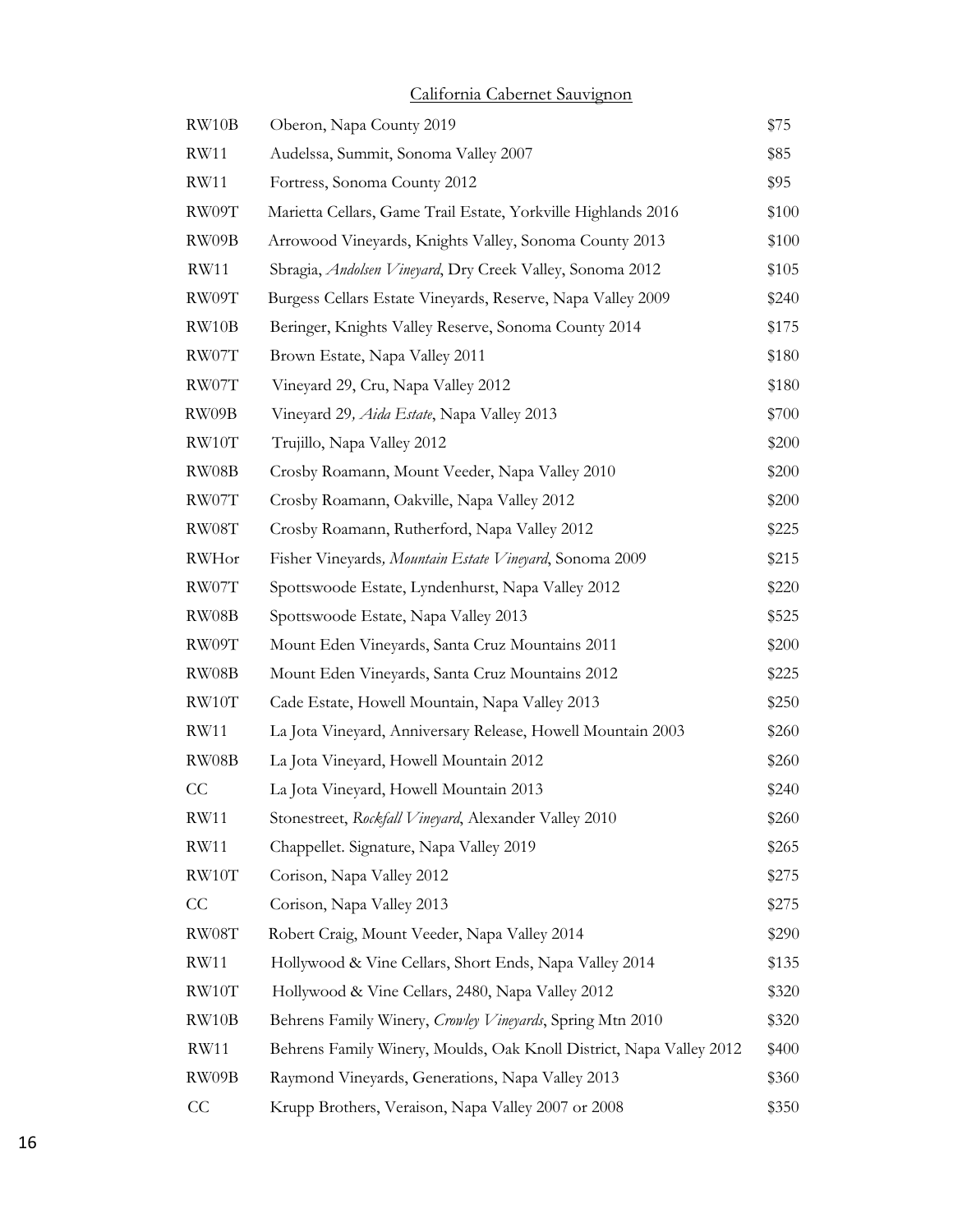| RW09T            | Krupp Brothers, Veraison, Napa Valley 2009                     | \$175  |
|------------------|----------------------------------------------------------------|--------|
| CC               | Krupp Brothers, Veraison, Napa Valley 2010                     | \$280  |
| CC               | Krupp Brothers, M5 Stagecoach Vineyard, Napa Valley 2013       | \$475  |
| RW10B            | Sojourn Cellars, Vineyard Georges III, Napa Valley 2013        | \$350  |
| <b>RW11</b>      | Newton, Unfiltered, Napa Valley 2015                           | \$185  |
| RWHor            | Newton, The Puzzle, Napa Valley 2013                           | \$350  |
| E <sub>1</sub> A | Newton, Spring Mountain District, Napa Valley 2014             | \$600  |
| E <sub>1</sub> A | Newton, Yountville, Napa Valley 2015                           | \$600  |
| RW08T            | Montagna, La Presa - One South, Napa Valley 2010               | \$350  |
| RW09B            | Venge Vineyards, Silencieux, Napa Valley 2014                  | \$160  |
| RW10T            | Venge Vineyards, Bone Ash, Vineyard, Napa Valley 2014          | \$355  |
| RW10B            | Kathryn Hall, Napa Valley 2011                                 | \$365  |
| RW08T            | Far Niente, Oakville, Napa Valley 2014                         | \$410  |
| RW07T            | David Arthur Vineyards, Elevation 1147, Napa 2014              | \$550  |
| <b>RW11</b>      | Stag's Leap Wine Cellars, S.L.V., Napa Valley 2013             | \$350  |
| RW08B            | Stag's Leap Wine Cellars, Cask 23, Napa Valley 2012            | \$570  |
| E <sub>1</sub> E | Signorello Estate, Padrone, Napa Valley 2013                   | \$575  |
| CC               | Lail Vineyard, J. Daniel Cuvee, Napa Valley 2012               | \$575  |
| E1G              | Lail Vineyard, J. Daniel Cuvee, Napa Valley 2013               | \$600  |
| <b>RW11</b>      | Ulysses by Christian Mouiex, Oakville, Napa Valley 2012        | \$500  |
| E1D              | Dominus Estate, Napa Valley 2012                               | \$525  |
| <b>CCWB</b>      | Dominus Estate, Napa Valley 2013                               | \$775  |
| E <sub>1F</sub>  | Cardinale, Napa Valley 2010                                    | \$600  |
| CC               | Cardinale, Napa Valley 2012                                    | \$600  |
| CC               | Cardinale, Napa Valley 2013                                    | \$650  |
| CC               | Paul Hobbs, Beckstoffer Las Piedras Vineyard, Napa Valley 2011 | \$500  |
| CC               | Paul Hobbs, Beckstoffer Las Piedras Vineyard, Napa Valley 2012 | \$550  |
| CCRack           | Paul Hobbs, Beckstoffer Dr. Crane Vineyard, Napa Valley 2013   | \$650  |
| CC               | Paul Hobbs, Beckstoffer Dr. Crane Vineyard, Napa Valley 2014   | \$650  |
| CC               | Paul Hobbs, Beckstoffer To Kalon Vineyard, Napa Valley 2013    | \$900  |
| RW08T            | Peter Michael, Au Paradis, Napa Valley 2012                    | \$625  |
| CC               | Shafer, Hillside Select, Stags Leap District, Napa Valley 2011 | \$650  |
| E <sub>1</sub> A | Shafer, Hillside Select, Stags Leap District, Napa Valley 2012 | \$700  |
| E1C              | Lokoya, Diamond Mountain, Napa Valley 2005                     | \$750  |
| CC               | Lokoya, Mount Veeder, Napa Valley 2007                         | \$800  |
| CC               | Lokoya, Mount Veeder, Napa Valley 2009                         | \$960  |
| CC               | Lokoya, Mount Veeder, Napa Valley 2012                         | \$840  |
| CC               | Lokoya, Mount Veeder, Napa Valley 2013                         | \$1080 |
|                  |                                                                |        |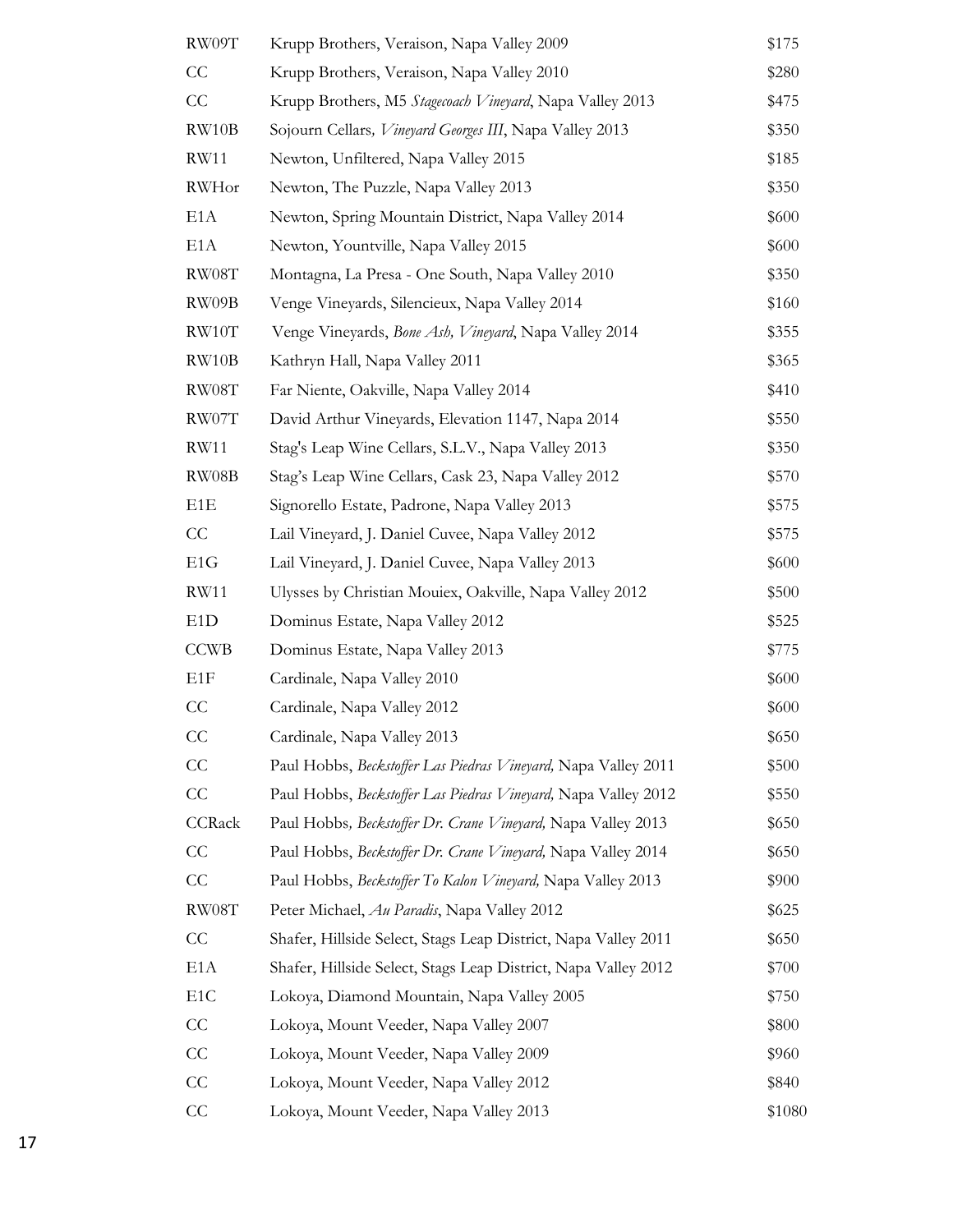| CC          | Lokoya, Howell Mountain, Napa Valley 2012                       | \$840  |
|-------------|-----------------------------------------------------------------|--------|
| CC          | Lokoya, Howell Mountain, Napa Valley 2013                       | \$1080 |
| CC          | Lokoya, Spring Mountain, Napa Valley 2013                       | \$1080 |
| E1H         | Hundred Acre, Kayli Morgan Vineyard, Napa Valley 2013           | \$1005 |
| E1G         | Araujo Estate Wines, Eisele Vineyard, Napa 2010                 | \$1275 |
| CC          | Axios, 2131 Cal Ripken Jr., Napa Valley 2013 (with signed ball) | \$1275 |
| <b>RW11</b> | Bond, Matriarch, Napa Valley 2012                               | \$530  |
| <b>CCWB</b> | Bond, Pluribus, Napa Valley 2012                                | \$1360 |
| <b>CCWB</b> | Bond, Melbury, Napa Valley 2012                                 | \$1360 |
| <b>CCWB</b> | Bond, St. Eden, Napa Valley 2012                                | \$1380 |
| <b>CCWB</b> | Bond, Vecina, Napa Valley 2012                                  | \$1400 |
| <b>CCWB</b> | Bond, Quella, Napa Valley 2012                                  | \$1400 |
| <b>CCWB</b> | Eisele Vineyard, Napa Valley 2013                               | \$1400 |
| RW08B       | Bryant Family Vineyard, Napa Valley 2012                        | \$1650 |

# Meritage & Blends

<span id="page-18-0"></span>

| RW01          | Southold Farm & Cellar, North Fork, NY 2014                                            | \$95  |
|---------------|----------------------------------------------------------------------------------------|-------|
|               | (50% Cabernet Franc, 25% Malbec, 25% Petit Verdot)                                     |       |
| RW02T         | Bootleg, Napa Valley 2012                                                              | \$105 |
|               | (36% Merlot, 28% Petite Syrah, 21% Cabernet, 10% Syrah, 4% Zinfandel)                  |       |
| RW02B         | Brown Estate Vineyards, Chaos Theory, Napa Valley 2017                                 | \$120 |
| RW01          | Krupp Brothers, The Doctor, Stagecoach Vineyard, Napa Valley 2013                      | \$310 |
| RW09B         | Freemark Abbey, Sycamore Vineyard, Napa Valley 2002                                    | \$360 |
|               | (85% Cabernet Sauvignon, 8% Merlot, 7% Cabernet Franc)                                 |       |
| RW01          | Carte Blanche N. Allen, Proprietary Red, Napa Valley 2012                              | \$360 |
|               | (38% Cabernet Sauvignon, 33% Merlot, 20% Cabernet Franc, 9% Petite Verdot)             |       |
| <b>RW11</b>   | Newton, The Puzzle, Napa Valley 2015                                                   | \$375 |
|               | (44% Cabernet Sauvignon, 35% Merlot, 8% Petit Verdot, 8% Cabernet Franc and 5% Malbec) |       |
| RW02          | Daou, Soul of a Lion, Paso Robles 2013                                                 | \$400 |
|               | (82% Cabernet Sauvignon, 10% Cabernet Franc, 8% Petit Verdot)                          |       |
| RW09T         | Continuum, Napa Valley 2011                                                            | \$475 |
|               | (75% Cabernet Sauvignon, 12% Petit Verdot, 11% Cabernet Franc)                         |       |
| <b>RADISP</b> | Inglenook, Rubicon, Rutherford-Napa Valley 2011                                        | \$475 |
|               | (91% Cabernet Sauvignon, 9% Petit Verdot)                                              |       |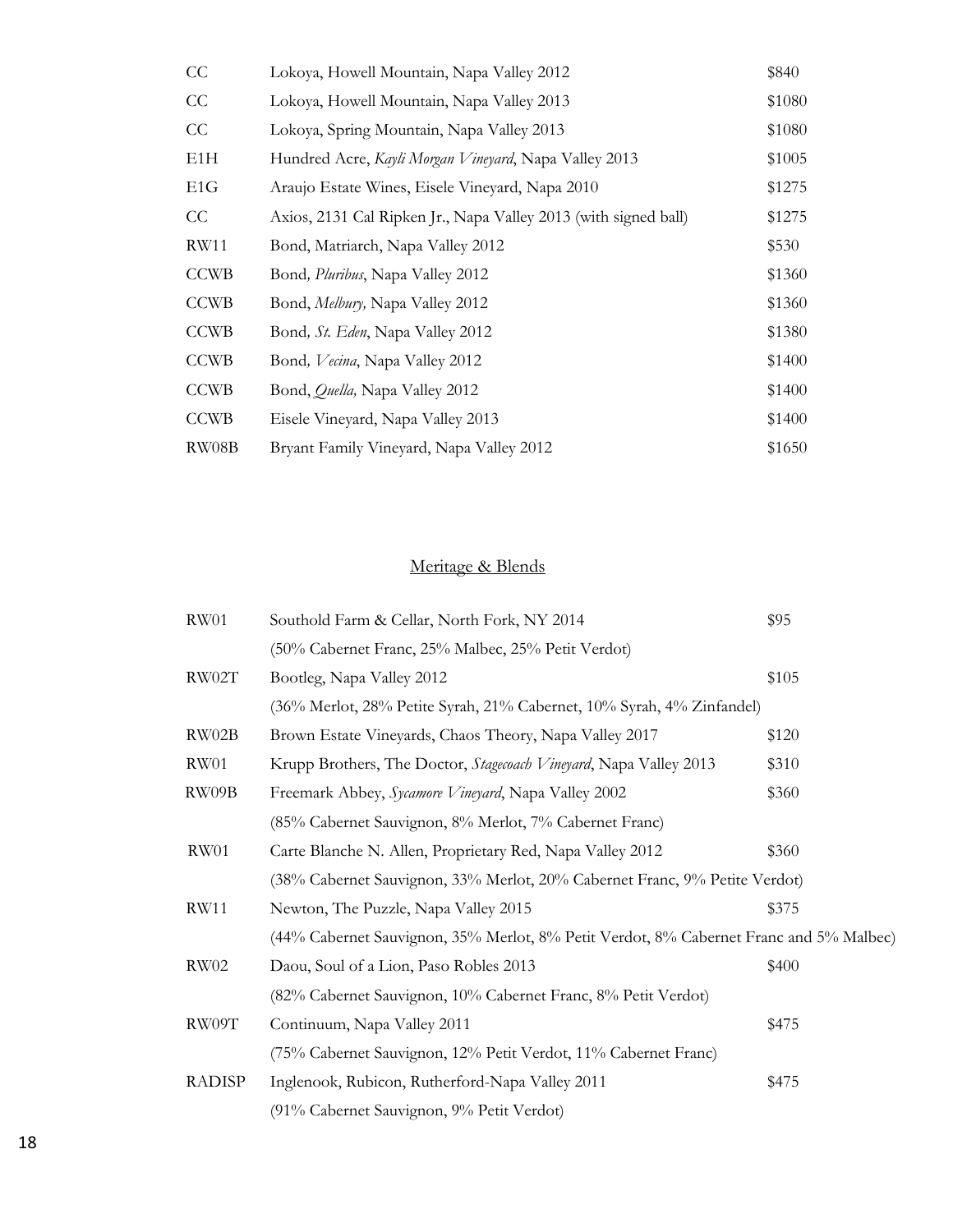| RW02B         | Morlet Family Vineyard, Coeur de Vallée, Napa Valley 2011                          | \$575  |
|---------------|------------------------------------------------------------------------------------|--------|
|               | (55% Cabernet Sauvignon, 45% Cabernet Franc)                                       |        |
| <b>RADISP</b> | Joseph Phelps, Insignia, Napa Valley 2011                                          | \$600  |
|               | (86% Cabernet Sauvignon, 11% Petit Verdot, Merlot, Malbec)                         |        |
| RW02T         | Peter Michael, Les Pavots, Knights Valley 2012                                     | \$630  |
|               | (64% Cabernet Sauvignon, 20% Cabernet Franc, 11% Merlot, 5% Petit Verdot)          |        |
| RW09B         | Opus One, Overture, Napa Valley                                                    | \$320  |
| E1K           | Opus One, Napa Valley                                                              | \$675  |
|               | (79% Cabernet Sauvignon, 7% Cabernet Franc, 6% Petit Verdot, 6% Merlot, 2% Malbec) |        |
| <b>CCWB</b>   | Vérité, La Joie, Sonoma County 2008                                                | \$1050 |
|               | (Cabernet Sauvignon, Merlot, Cabernet Franc, Petit Verdot, Malbec)                 |        |
| <b>CCWB</b>   | Vérité, Le Desir, Sonoma County 2008                                               | \$1050 |
|               | (Cabernet Franc, Merlot, Cabernet Sauvignon, Malbec)                               |        |
| <b>CCWB</b>   | Vérité, La Muse, Sonoma County 2008                                                | \$1050 |
|               | (Merlot, Cabernet Franc, Malbec)                                                   |        |
| <b>CCWB</b>   | Vérité, La Joie, Sonoma County 2013                                                | \$1100 |
|               | (Cabernet Sauvignon, Merlot, Cabernet Franc, Petit Verdot)                         |        |
| E1H           | Colgin Cellars, IX Estate, Napa Valley 2012                                        | \$1350 |
|               | (62% Cabernet Sauvignon, 19% Merlot, 11% Cabernet Franc, 8% Petit Verdot)          |        |
| $\rm CC$      | Colgin Cellars, IX Estate, Napa Valley 2013                                        | \$1450 |
|               | (68% Cabernet Sauvignon, 14% Merlot, 10% Cabernet Franc, 8% Petit Verdot)          |        |
| RW07T         | The Mascot by Will Harlan, Napa Valley 2009                                        | \$425  |
| E1            | Harlan Estate, Napa Valley 2011                                                    | \$2500 |
| <b>CCWB</b>   | Harlan Estate, Napa Valley 2012                                                    | \$2700 |
| <b>CCWB</b>   | Harlan Estate, Napa Valley 2013                                                    | \$2800 |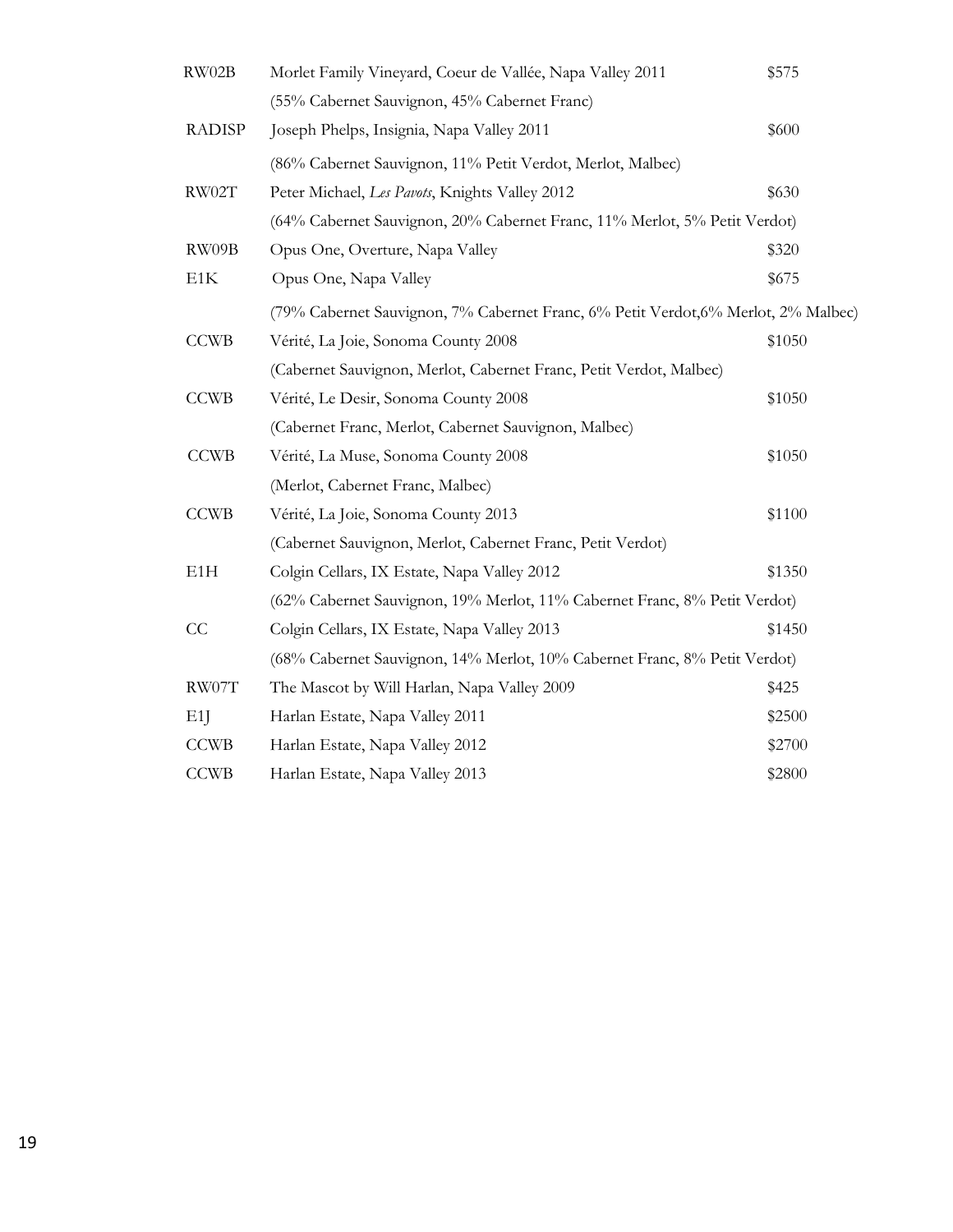<span id="page-20-0"></span>

| RW06B        | Efeste, Ceidleigh, Syrah, Red Mountain 2010                              | \$110 |
|--------------|--------------------------------------------------------------------------|-------|
| RW02B        | Cohn Cellars, The Fallen Angel, Grenache, Russian River Valley 2012      | \$115 |
| RW01         | Big Basin, Homestead, Santa Cruz Mountains, 2013                         | \$115 |
| <b>RW06</b>  | Tensley, Colson Canyon Vineyard, Syrah, Santa Barbara County 2020        | \$115 |
| RW01         | Villa Creek, Willow Creek Cuvée, Paso Robles 2013                        | \$140 |
| RW01         | Villa Creek, Garnacha, Paso Robles 2013                                  | \$145 |
| RW01         | Villa Creek, Avenger, Paso Robles 2014                                   | \$160 |
|              | (80% Syrah, 10% Mourvedre, 10% Grenache)                                 |       |
| RW01         | Villa Creek, James Berry Vineyard, High, Willow Creek District 2012      | \$200 |
|              | (50% Grenache, 25% Syrah, 25% Mourvèdre)                                 |       |
| RW01         | Orin Swift Cellars, Machete, California 2015                             | \$150 |
| RW06T        | Alban Vineyards, Patrina, Syrah, Edna Valley 2013                        | \$160 |
| RW06T        | Alban Vineyards Patrina, Syrah, Edna Valley 2012                         | \$165 |
| RW06T        | Alban Vineyards, Reva, Syrah, Edna Valley 2011                           | \$175 |
| RW06T        | Boheme, Occidental Hills, Syrah, Sonoma Coast 2012                       | \$160 |
| RW01         | Radio-Coteau, Las Colinas, Syrah, Sonoma Coast 2013                      | \$160 |
| RW01         | Big Basin, Rattlesnake Rock, Syrah, Santa Cruz Mountains 2009            | \$170 |
| RW02B        | Tablas Creek Vineyard, Esprit de Tablas, Paso Robles 2013                | \$175 |
| <b>RWHor</b> | Tablas Creek Vineyard, Esprit de Beaucastle, Paso Robles, 2005(06,07,08) | \$240 |
| RW01         | Denner Vineyards, Syrah, Paso Robles 2012                                | \$190 |
| RW06T        | Linne Calodo, Rising Tides, Paso Robles 2013                             | \$205 |
|              | (40% Syrah, 32% Grenache, 18% Mouvedre, 10% Cinsault)                    |       |
| RW02B        | Sean Thackrey, Orion, Rossi Vineyard, St. Helena 2013                    | \$325 |
| RW02T        | Saxum, James Berry Vineyard, Paso Robles 2014                            | \$365 |
|              | (42% Grenache, 24% Mourvedre, 21% Syrah, 8% Counoise, 5% Roussane)       |       |
| E1I          | Bedrock Wine Co., Exposition One Syrah, Sonoma County 2013               | \$425 |
| E1I          | Bedrock Wine Co., Exposition Two Syrah/Viognier, Sonoma 2013             | \$425 |
| E1I          | Bedrock Wine Co., Exposition Three Syrah/Viognier, Sonoma 2013           | \$425 |
|              |                                                                          |       |

# Grenache, Syrah, and Rhone Style Blends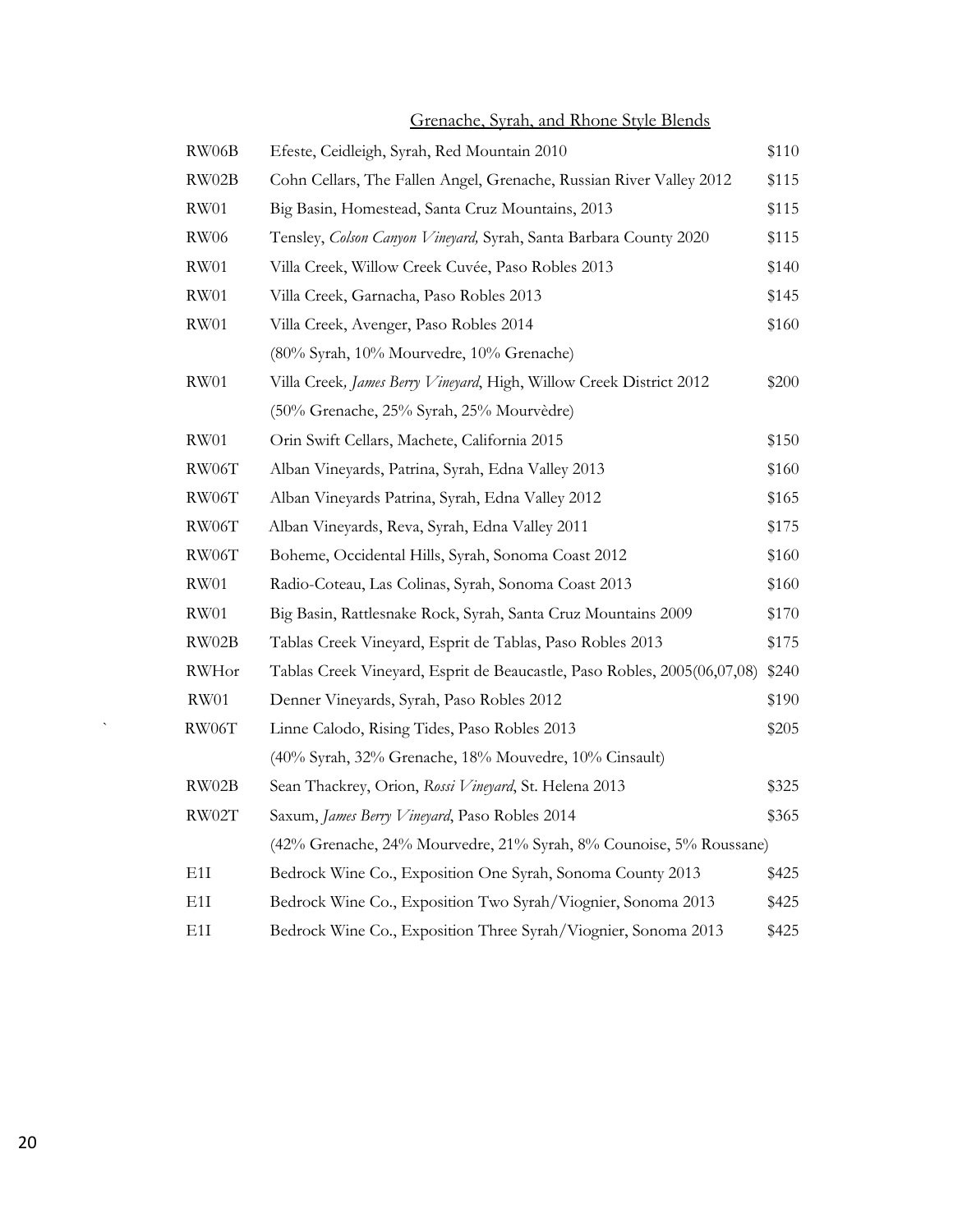Zinfandel and Zinfandel Blends

<span id="page-21-0"></span>

| E1M              | Mauritson, Dry Creek Valley, Sonoma County 2013                       | \$80  |
|------------------|-----------------------------------------------------------------------|-------|
| E1N              | Mauritson, Rockpile Ridge Vineyard, Sonoma County 2013                | \$120 |
| E <sub>1</sub> L | Marrietta, Angeli Cuvée, Sonoma County 2013                           | \$75  |
|                  | (Zinfandel, Petite Sirah, Carignan)                                   |       |
| E1N              | Straight Line, Kirschenmann Vineyard, Lodi 2015                       | \$85  |
| E1M              | Storybook Mountain, Mayacamas Range, Napa Valley 2012 \$120           |       |
| E1M              | Storybook Mountain, Antaeus, Napa Valley 2012                         | \$140 |
|                  | (53% Zinfandel, 34% Cabernet, 10% Petite Verdot, 3% Merlot            |       |
| E1N              | Storybook Mountain, Eastern Exposures, Napa Valley 2013               | \$160 |
| E1M              | Ridge Vineyards, Geyserville, Alexander Valley 2019                   | \$130 |
|                  | (71% Zinfandel, 19% Carignane, 7% Petite Sirah, 3% Alicante Bouschet) |       |
| E <sub>1</sub> L | Linne Calodo, Outsider, Willow Creek District, Paso Robles 2013       | \$200 |
|                  | (78% Zindandel, 20% Syrah, 2% Mourvedre)                              |       |
| E <sub>1</sub> L | Linne Calodo, Problem Child, Paso Robles 2014                         |       |
|                  | \$225                                                                 |       |
|                  | (74% Zinfandel, 14% Syrah, 12% Mourvèdre)                             |       |
|                  |                                                                       |       |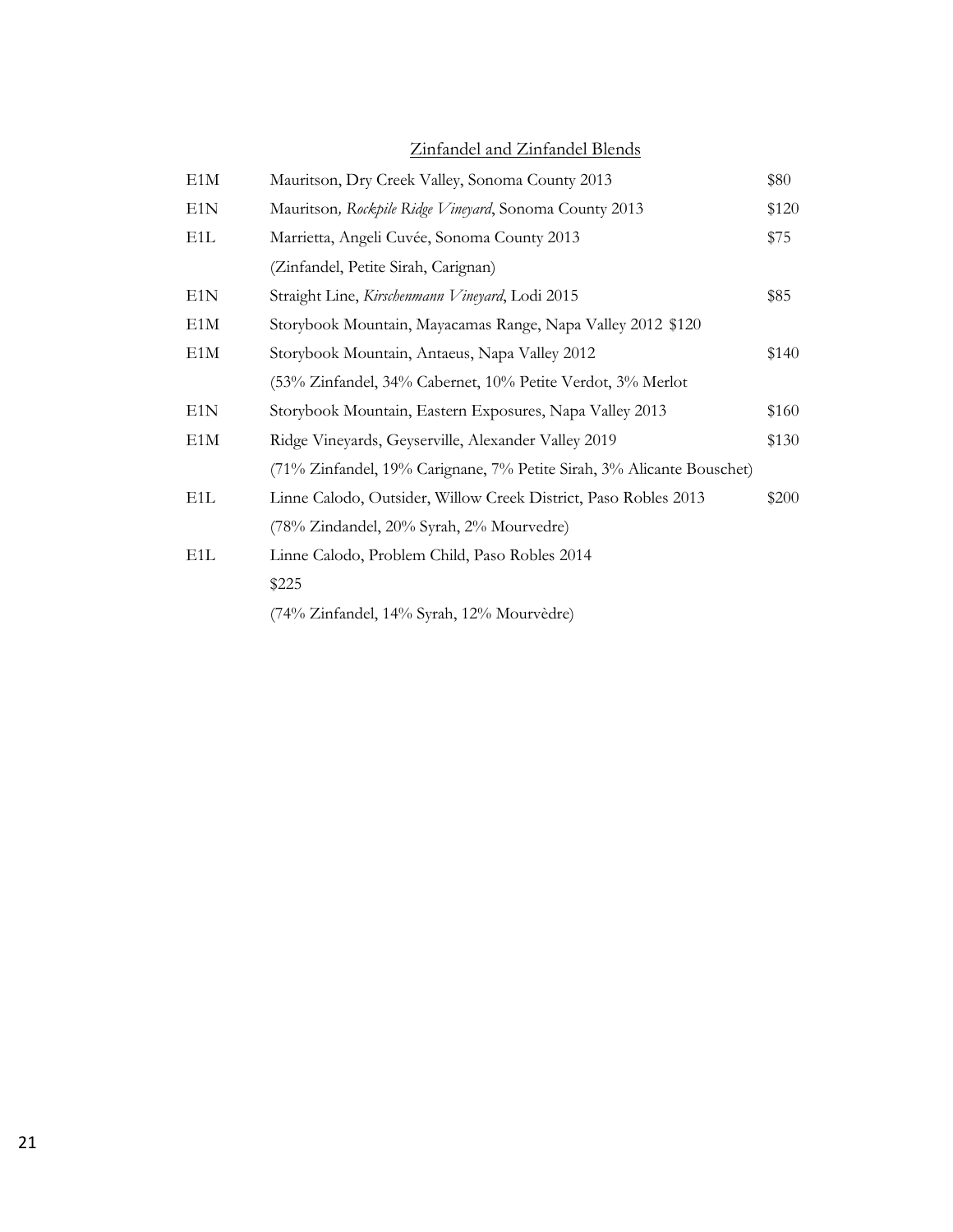#### Other New World Reds

<span id="page-22-0"></span>

| Argentina |                                                                  |       |
|-----------|------------------------------------------------------------------|-------|
| LW10T     | Finca Decero, Remolinos Vineyard, Petite Verdot, Mendoza 2012    | \$95  |
| LW11      | Finca Decero, Amano, Remolinos Vineyard, Mendoza 2013            | \$175 |
| LW11      | El Enemigo, Malbec, Mendoza 2017                                 | \$70  |
| LW11      | El Enemigo, Cabernet Franc, Mendoza 2011                         | \$100 |
| LW11      | Gran Enemigo, Gualtallary, Cabernet Franc, Mendoza 2011          | \$325 |
| LW11      | Gran Enemigo, Mendoza 2009                                       | \$345 |
| LW11      | Cuvelier Los Andes, Grand Vin, Mendoza 2010                      | \$105 |
| LW11      | Cuvelier Los Andes, Grand Malbec, Valle de Uco, Mendoza 2010     | \$190 |
| LW10T     | Finca La Escuela, La Piedra, Malbec, Mendoza 2011                | \$120 |
| LW11      | Finca La Escuela, El Limo, Malbec, Mendoza 2011                  | \$120 |
| LW11      | Finca La Escuela, La Arena, Malbec, Mendoza 2011                 | \$120 |
| LW11      | Bodegas Caro, (Lafite & Catena), Mendoza 2009                    | \$165 |
| LW11      | Viña Cobos, Marchiori Vineyard, Cabernet Sauvignon, Mendoza 2012 | \$220 |
| CC        | Viña Cobos, Marchiori Vineyard, Malbec, Mendoza 2012             | \$550 |
| CC        | Viña Cobos, Touza Vineyard, Malbec, Luján de Cuyo 20             | \$250 |
| CC        | Viña Cobos, Volturno Vineyard, Cabernet Sauvignon 2012           | \$650 |
| LW11      | Cheval des Andes, Mendoza 2012                                   | \$250 |
| CC        | Nicolas Catena Zapata, Nicasia Vineyard, Malbec, Mendoza 2011    | \$325 |
| LW11      | Nicolas Catena Zapata, Malbec, Mendoza 2010                      | \$360 |

#### **Australia/New Zealand**

| LW10B | Penfolds, Bin 28 Kalimna, Shiraz, South Australia 2016             | \$95   |
|-------|--------------------------------------------------------------------|--------|
| RW04B | Dog Point, Pinot Noir, Marlborough, New Zealand 2013               | \$100  |
| LW10B | Two Hands, Lily's Garden, Shiraz, McLaren Vale 2016                | \$120  |
| RW03T | Felton Road, Bannockburn, Central Otago, New Zealand 2011          | \$135  |
| LW10T | Best's Winery, Great Western, Pinot Meunier, Western Victoria 2016 | \$175  |
| LW10T | Yangarra, Ironheart, Shiraz, McLaren Vale 2010                     | \$220  |
| LWHor | Ben Glaetzer, Amon Ra, Shiraz, Barossa Valley 2012                 | \$305  |
| CC    | Penfolds, Grange, South Australia 2009                             | \$1750 |

#### **Chile**

| LW <sub>10</sub> | Viña Cousiño-Macul, Finis Terrae, Maipo Valley 2011 | \$65  |
|------------------|-----------------------------------------------------|-------|
| LW11             | Peñalolén, Cabernet Sauvignon, Maipo Valley 2018    | \$65  |
| LW <sub>10</sub> | Don Melchor, Cabernet Sauvignon, Maipo Valley 2010  | \$320 |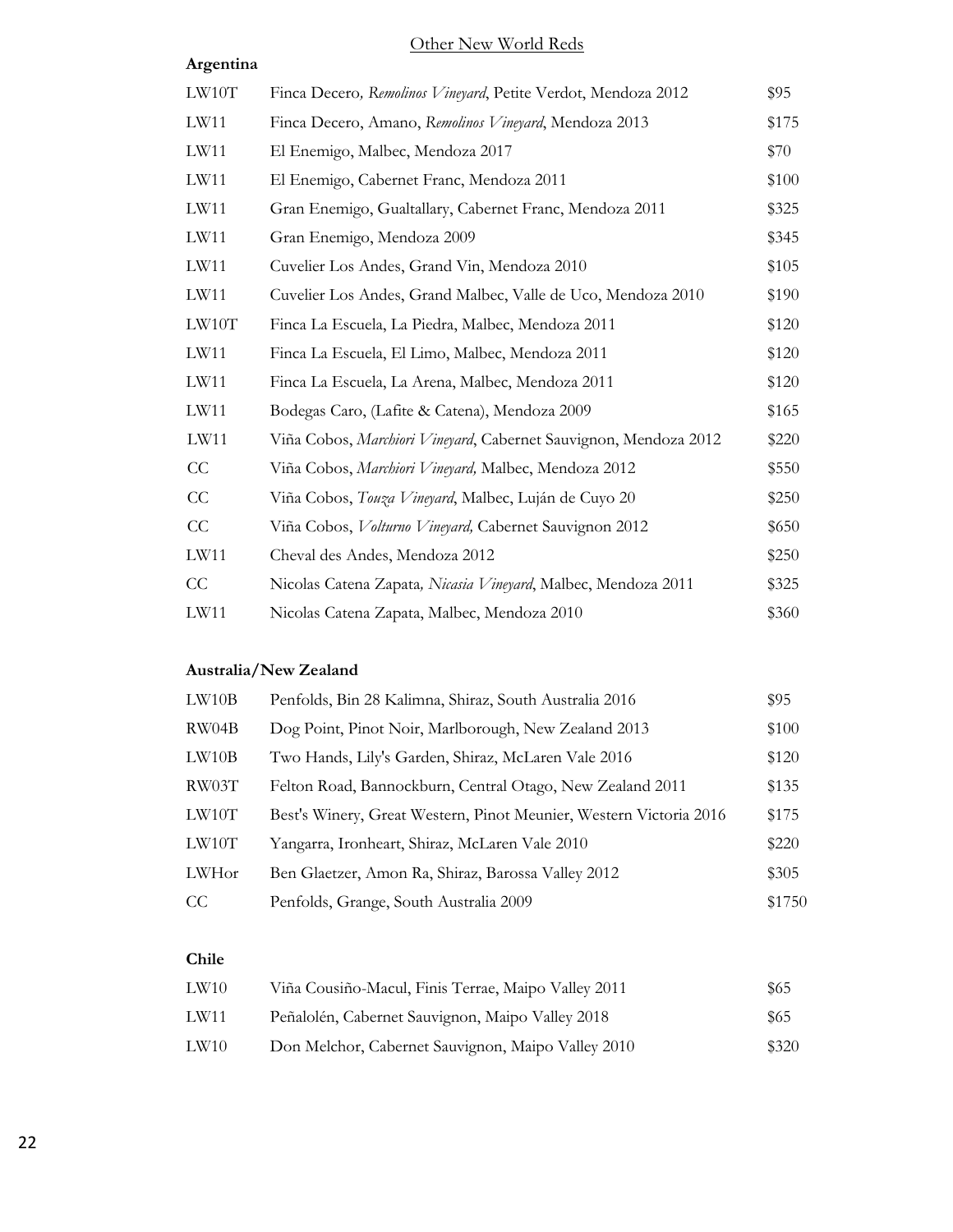#### French Reds

#### <span id="page-23-0"></span>**Bordeaux: Left Bank**

| LW08B       | Château de Callac, Graves 2010                                         | \$80   |
|-------------|------------------------------------------------------------------------|--------|
| LW08T       | Château La Tonnelle, Haut-Médoc, Bordeaux Superieur 2009               | \$80   |
| LW08B       | Château Meyney, La Chapelle de Meyney, Saint-Estèphe 2012              | \$100  |
| LW09B       | Château Picque Caillou, Pessac-Léognan 2018                            | \$105  |
| LW08B       | Château d'Issan, Margaux 2016 (Troisièmes Crus)                        | \$280  |
| LW08T       | Château d'Issan, Blason d'Issan, Margaux 2018                          | \$120  |
| LW08T       | Château Montrose, La Dame de Montrose, Saint-Estèphe 2015              | \$175  |
| W08T        | Château Ducru-Beaucaillou, La Croix Ducru-Beaucaillou Saint-Juien 2016 | \$205  |
| L CCBB      | Château Ducru-Beaucaillou, Saint-Julien 2009 (Deuxièmes Crus)          | \$1500 |
| LWHor       | Château Duhart-Milon, Pauillac 2010 (Quatrièmes Crus)                  | \$385  |
| LW09B       | Château Duhart-Milon, Paullac 2009 (Quatrièmes Crus)                   | \$420  |
| LW08T       | Château Léoville Poyferré, Saint Julien 2000 (Deuxièmes Crus)          | \$490  |
| CC          | Château Haut Bailly, Pessac-Leognan 2009                               | \$675  |
| <b>CCBB</b> | Château Pape Clement, Pessac-Leognan 2010                              | \$900  |
| <b>CCBB</b> | Château Pontet-Canet, Pauillac 2010 (Cinquièmes Crus)                  | \$900  |
| <b>CCBB</b> | Château Mission Haut Brion, Pessac-Leognan 2009                        | \$3500 |
| CC          | Château Haut Brion, Pessac-Leognan 2009 (Premières Crus)               | \$3750 |

#### **Bordeaux: Right Bank**

| LW09B | Château Belles-Graves, Lalande de Pomerol 2012                       | \$100  |
|-------|----------------------------------------------------------------------|--------|
| LW09B | Château Lécuyer, Pomerol 2019                                        | \$170  |
| LW08T | Château Vignot, Saint-Émilion Grand Cru 2005                         | \$200  |
| LW08B | Lassègue, Saint-Émilion Grand Cru 2009                               | \$265  |
| LWHor | Château Magdelaine, Saint-Émilion Grand Cru 2011                     | \$300  |
| CC    | Château La Violette, Pomerol 2006                                    | \$1165 |
| CC    | Château Pavie, Premier Grand Cru Classe A, Saint-Émilion 2005        | \$1450 |
| CC    | Château Cheval Blanc, Premier Grand Cru Classe A, Saint-Émilion 2005 | \$3000 |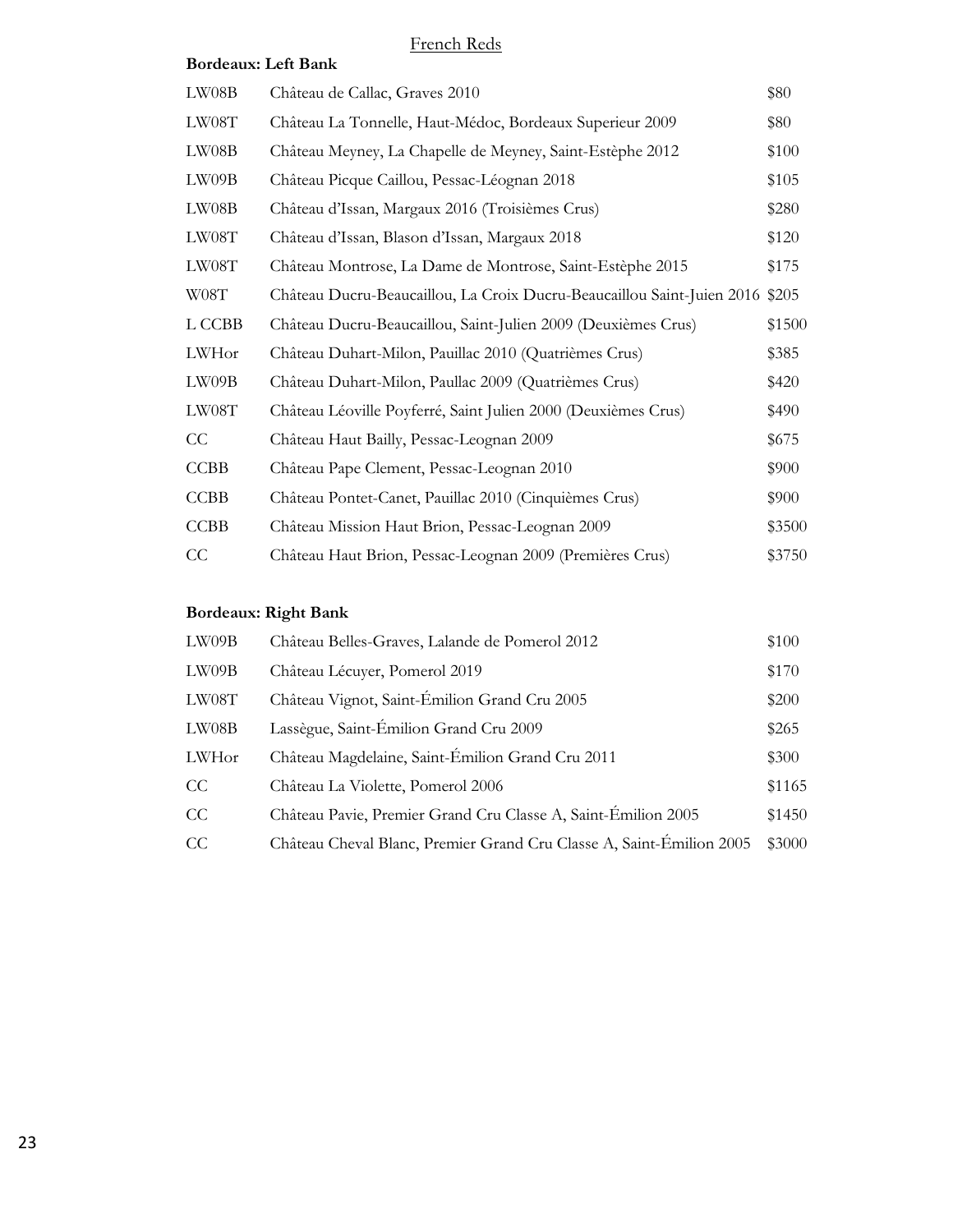#### **Burgundy**

| LW07T | Domaine Michel Juillot, Les Vignes de Maillonge, Mercurey 2016           | \$90   |
|-------|--------------------------------------------------------------------------|--------|
| LW06T | Domaine Mongeard-Mugneret, Bourgogne 2018                                | \$90   |
| LW07T | Domaine Mongeard-Mugneret, Gevrey-Chambertin 2018                        | \$200  |
| LW07B | Domaine Francois Mikulski, Bourgogne Côte d'Or 2019                      | \$110  |
| LW06T | Domaine Francois Mikulski, Pommard 2017                                  | \$240  |
| LW06B | Domaine Bourée, Les Baulets, 1er Cru, Morey-Saint-Denis 2001             | \$225  |
| LW06B | Domaine Bourée, 1er Cru, Nuits-Saint-Georges 1982                        | \$450  |
| LW06B | Domaine Bourée, Grand Cru, Charmes-Chambertin 2001                       | \$455  |
| LW07B | Domaine Nicolas Rossignol, Les Vignots, Pommard 2014                     | \$225  |
| LW06T | Domaine Nicolas Rossignol, Chaponnieres, 1er Cru, Pommard 2011           | \$275  |
| LW07T | Domaines Albert Bichot, Les Rugiens, Pommard 2013                        | \$350  |
| LW06T | Domines Albert Bichot, Les Malconsorts, Vosne-Romanée 2013               | \$500  |
| LW07T | Domaine G. Roumier, Clos de la Bussière, 1er Cru, Morey-Saint-Denis 2014 | \$515  |
| LW06B | Domaine J. Drouhin, Les Petits Monts, 1er Cru, Vosne-Romanée 2014        | \$700  |
| LW06B | Domaine J. Drouhin, Grand Cru, Charmes-Chambertin 2014                   | \$875  |
| LW07B | La Forge de Tart, 1er Cru, Morey-Saint-Denis 2014                        | \$655  |
| CC    | Clos de Tart, Monopole Grand Cru, Morey-Saint-Denis 2013                 | \$1225 |
| CC    | Clos de Tart, Monopole Grand Cru, Morey-Saint-Denis 2014                 | \$1310 |
| CC    | Domaine de la Romanée-Conti, Grand Cru, Échézeaux 2012                   | \$1450 |
| CC    | Domaine de la Romanée-Conti, Grand Cru, Grand-Échézeaux 2012             | \$1950 |
| CC    | Domaine de la Romanée-Conti, Grand Cru, Richebourg 2012                  | \$2750 |
| CC    | Domaine de la Romanée-Conti, Grand Cru, Romanée-St-Vivant 2012           | \$2800 |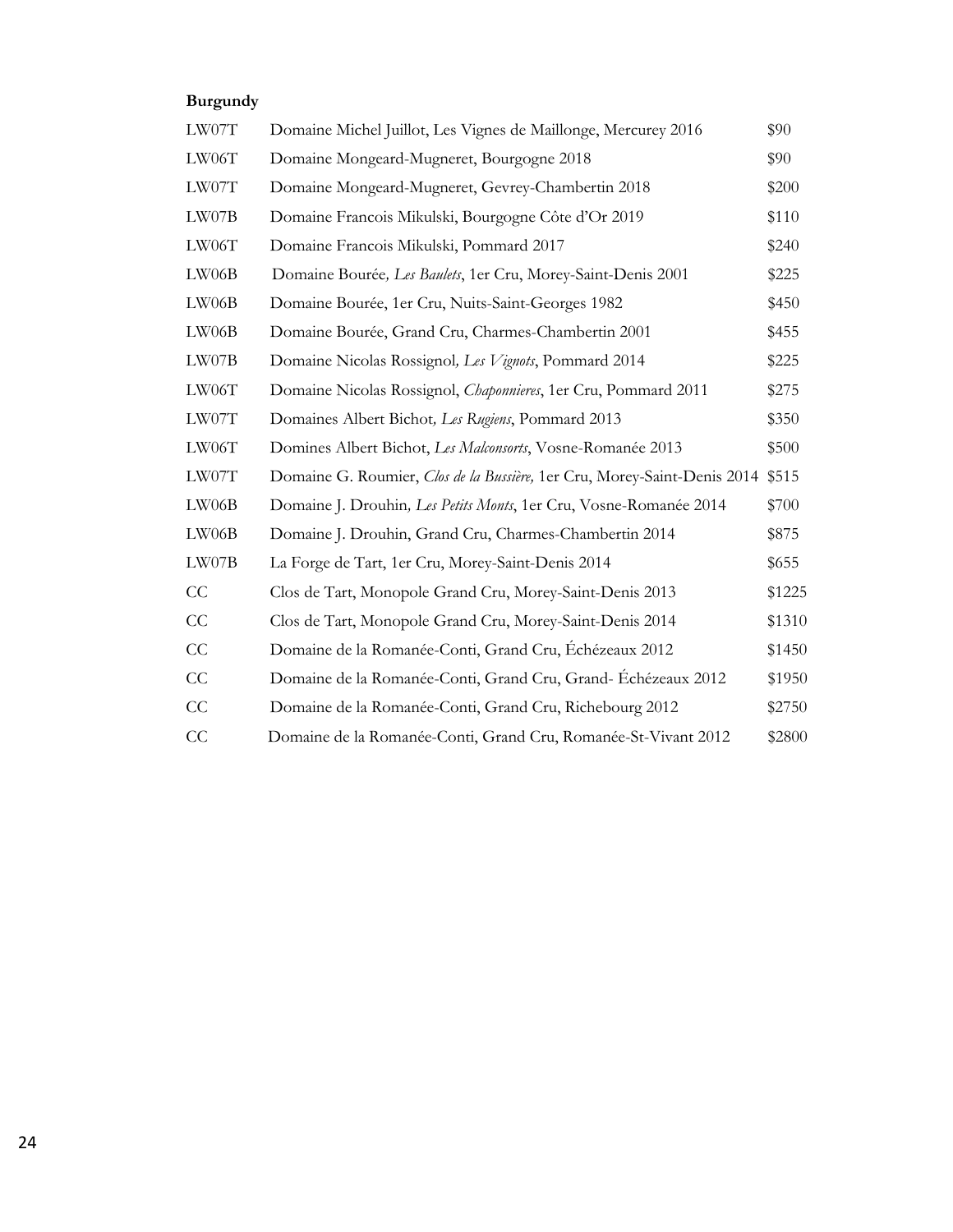#### **Rhone: Northern**

| LW05T | Domaine Philippe & Vincent Jaboulet, Crozes-Hermitage 2013 | \$75  |
|-------|------------------------------------------------------------|-------|
| LW05B | M. Chapoutier, Petite Ruche, Crozes-Hermitage 2015         | \$75  |
| LW08B | Domaine Christophe Semaska, Harmony, Côte Rôtie 2017       | \$140 |
| LW07B | Domaine Alain Voge, Les Vieilles Vignes, Cornas 2012       | \$240 |
| LW09T | Domaine John-Louis Chave, Offerus, Saint-Joseph 2018       | \$90  |
| LW06T | Domaine John-Louis Chave, Hermitage 2013                   | \$700 |

#### **Rhone: Southern**

| LW05B | Domaine du Terme, Vacqueyras 2015                            | \$75  |
|-------|--------------------------------------------------------------|-------|
| LW05B | Aureto, Cuvée Maestrale, Ventoux 2011                        | \$120 |
| LW06T | Domaine André Brunel, Les Cailloux, Châteauneuf-du-Pape 2014 | \$145 |
| LW05T | Domaine de Beaurenard, Châteauneuf-du-Pape 2018              | \$160 |
| LW05T | Chêne Bleu, Abellard, 2007                                   | \$200 |
| LW05B | Chêne Bleu, Heloise, 2007                                    | \$200 |
| LW07T | Château de Beaucastel, Châteauneuf-du-Pape 2019              | \$255 |

#### **Loire Valley**

| LW05B | Château Yvonne, La Folie, Saumur-Champigny 2015                              | \$65  |
|-------|------------------------------------------------------------------------------|-------|
| LW-7T | K. et C. Lauverjat, Moulin des Vrillères, Sancerre Rouge                     | \$75  |
| LW07T | Domaine Amirault, Le Clos de Quarterons, St. Nicolas de Bourgueil 2015 \$115 |       |
| LW05T | Clau de Nell, Cabernet Franc, Anjou 2016                                     | \$135 |

#### **Other French**

| LW09T | Château du Cèdre, Cahors 2012                          | \$75  |
|-------|--------------------------------------------------------|-------|
| LW07T | Abbaye Sylva Plana, Le Songe de l'Abbé, Languedoc 2012 | \$105 |
| LW09T | Domaine du Gros 'Noré, Bandol 2013                     | \$110 |
| LW09T | Crocus, Malbec de Cahors 2011                          | \$125 |
| LW09T | Department 66, Pharaon, Cotes Catalanes 2014           | \$450 |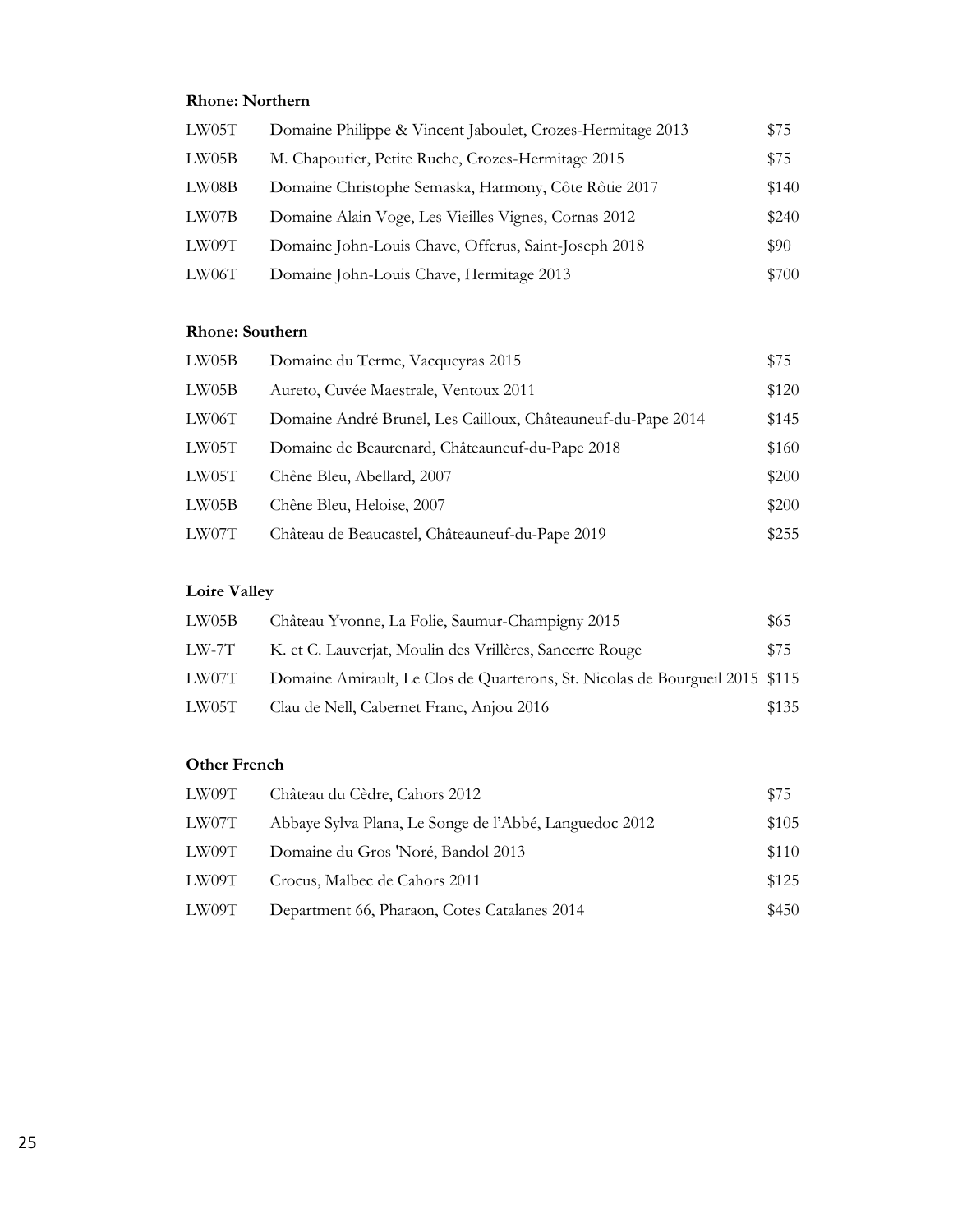#### Italian Wines

#### <span id="page-26-0"></span>**Piedmont**

| LW03B | Azienda Agricola Tintero, Nebbiolo, Langhe 2016   | \$40  |
|-------|---------------------------------------------------|-------|
| LW04T | Alessandro Veglio, Dolcetto d'Alba 2015           | \$40  |
| LW03T | Guido Porro, Camilu, Nebbiolo Langhe 2016         | \$75  |
| LW04T | La Spinetta, Ça' Di Pian, Barbera d'Asti 2014     | \$75  |
| LW03B | Le Piane, Piane, Vino Rosso 2011                  | \$100 |
| LW03B | Le Piane, Boca 2010                               | \$160 |
| LW05B | Castello Di Neive, Santo Stefano, Barbaresco 2017 | \$170 |
| LW03B | Produttori del Barbaresco, Barbaresco 2015        | \$140 |
| LW05B | Viberti, Buon Padre, Barolo 2017                  | \$140 |
| LW03B | Renato Corino, Arborina, Barolo 2011              | \$175 |
| LW03T | Manzone, Gramolere, Barolo 2010                   | \$225 |
| CC    | Manzone, <i>Gramolere</i> Riserva, Barolo 2008    | \$390 |
| LW04T | Ceretto, <i>Brunate</i> , Barolo 2011             | \$345 |
| CC    | Giacomo Borgogno & Figli, Barolo Riserva, 1978    | \$600 |

# **Tuscany**

| LW05T | Bibi Graetz, Grilli, Toscana 2016                          | \$60  |
|-------|------------------------------------------------------------|-------|
| LWO4B | Bibi Graetz, Soffocone di Vincigliata, 2016                | \$140 |
| LW04T | Carpineto, Vino Nobile di Montepulciano Riserva 2016       | \$85  |
| LW04B | Tenuta di Arceno, Il Fauno di Arcanum, Toscana 2011        | \$70  |
| LW04B | Tenuta di Arceno, Valadorna, Toscana 2009                  | \$185 |
| LW03B | Agricola Querciabella, Mongrana, Toscana 2017              | \$75  |
| LW04B | Agricola Querciabella, Querciabella, Chianti Classico 2017 | \$105 |
| LW03B | Tenute Guicciardini Strozzi, Sòdole, 2009                  | \$175 |
| LW04T | Donna Olimpia, Millepassi, Bolgheri Superiore 2011         | \$190 |
| LWO4B | San Giorgio, Ugolforte, Brunello di Montalcino 2016        | \$160 |
| LW03T | Val Di Suga, Vigna del Lago, Brunello di Montalcino 2015   | \$275 |
| LW03B | Il Marroneto, Brunello di Montalcino 2008                  | \$340 |
| LWHor | Il Marroneto, Brunello di Montalcino 2009                  | \$300 |
| CC    | Ornellaia, L'Incanto, Bolgheri Superiore 2012              | \$575 |
| CC    | Ornellaia, Il Carisma, Bolgheri Superiore 2015             | \$575 |
| CC    | Ornellaia, La Tensione, Bolgheri Superiore 2016            | \$600 |
| CC    | Casanova di Neri, Cerretalto, Brunello di Montalcino 2010  | \$875 |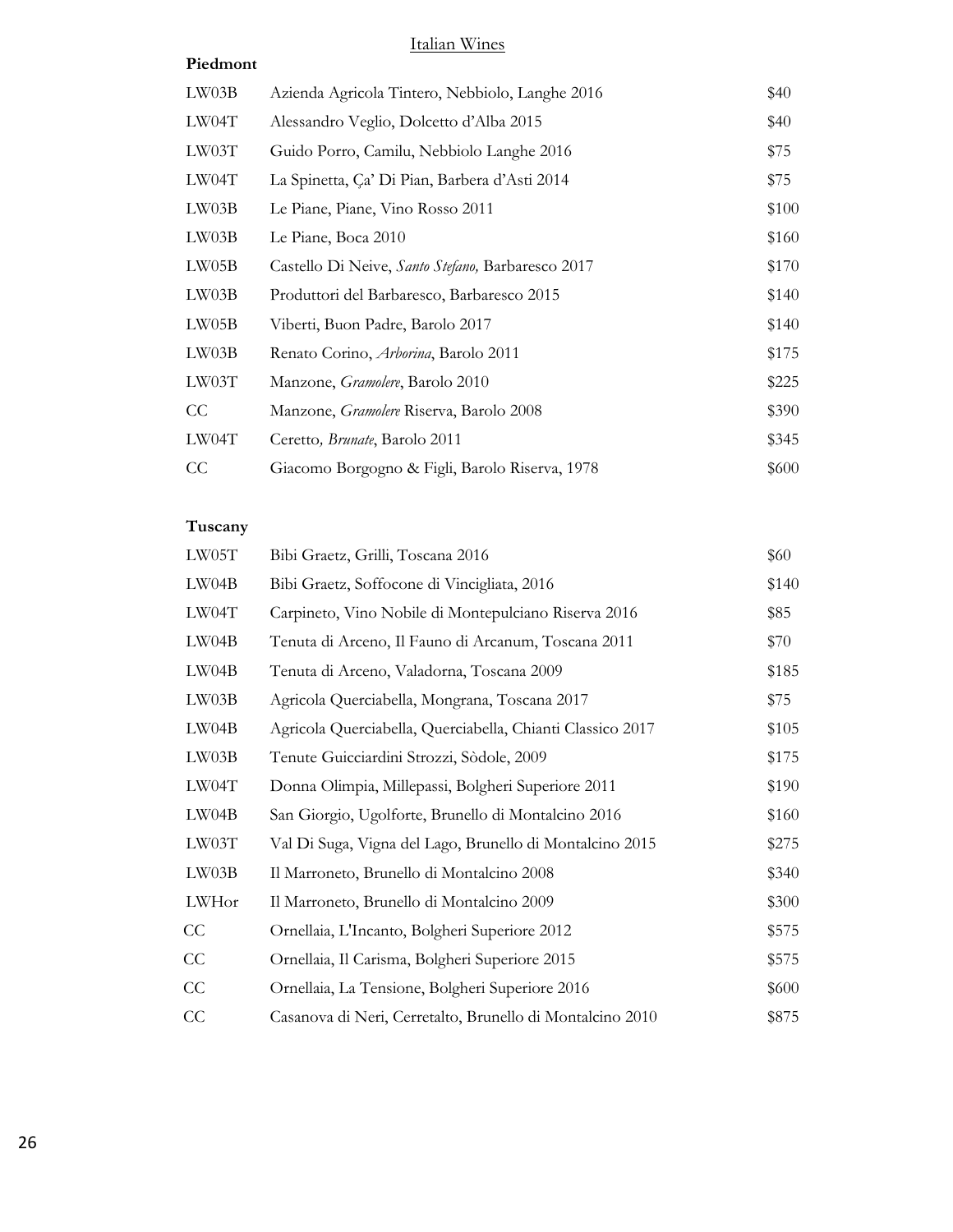#### **Sicily**

| LW03T | Feudo Macari, Saia, Nero d'Avola 2015    | \$120 |
|-------|------------------------------------------|-------|
| LW04B | Donnafugata, Tancredi, Nero d'Avola 2016 | \$125 |

#### **Other Italian**

| LW04T | Feudi di San Gregorio, Primitivo di Manduria, Puglia 2017           | \$50  |
|-------|---------------------------------------------------------------------|-------|
| LW04T | Illuminati, Ilico, Montepulciano d'Abruzzo Riserva 2015             | \$55  |
| LWO4B | Illuminati, Zanna, Montepulciano d'Abruzzo Riserva 2010             | \$125 |
| LW04T | Antica Masseria, Jorche, Primitivo di Manduria, Puglia 2012         | \$60  |
| LW05B | Colutta, Refosco dal Peduncolo Rosso, Friuli Colli Orientali 2013   | \$60  |
| LW04T | L'Arco, Rosso del Veronese, Veneto 2011                             | \$65  |
| LW05T | Còlpetrone, Sagrantino, Montefalco 2011                             | \$70  |
| LW03T | Bertani, Valpantena Amarone della Valpolicella, Veneto 2017         | \$160 |
| LW06T | Prá, Morandina Amarone della Valpolicella, Veneto 2015              | \$230 |
| LW05T | Arpepe, Valtellina Superiore, Lombardy 2006                         | \$145 |
| LW05T | Arpepe, Valtellina Superiore Riserva, Lombardy 2002                 | \$250 |
| LW05T | Mastroberardino, Radici, Taurasi, Campania 2014                     | \$165 |
| LWO4B | Feudi di San Gregorio, Piano di Montevergine Taurasi, Campania 2011 | \$200 |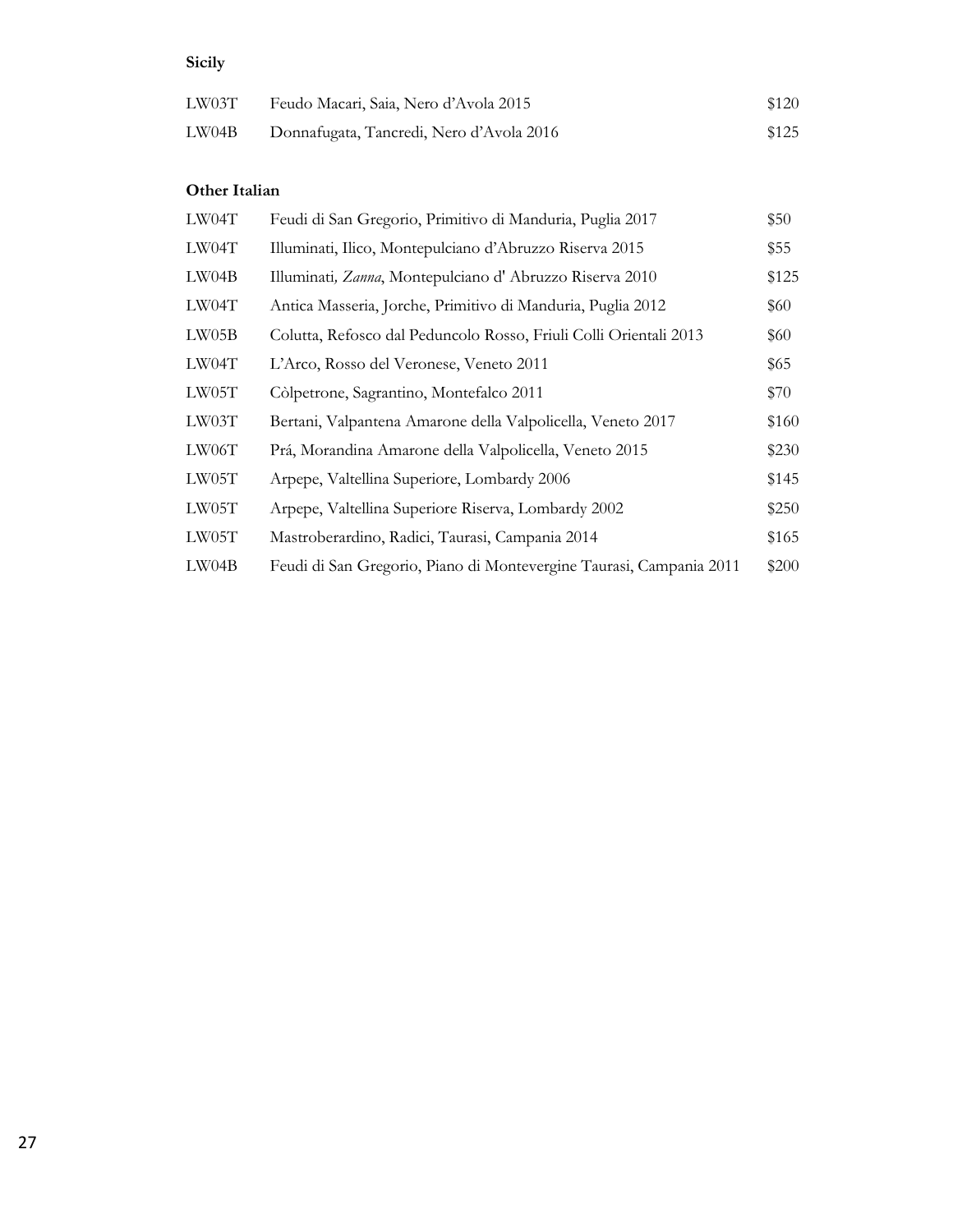# Spanish Wines

<span id="page-28-0"></span>

| LW01<br>La Rioja Alta, Viña Ardanza, Reserva 2009<br>LW01<br>Ontañon, Reserva 2005<br>LW01<br>Viñedos de Páganos, El Puntido, Gran Reserva 2007<br>LW01<br>Viñedos del Contino, Reserva 2012<br>LW01<br>Bodegas y Vinedos Pujanza, Norte 2009<br>LW01<br>Remelluri, Reserva 2009 | Rioja |                                             |       |
|----------------------------------------------------------------------------------------------------------------------------------------------------------------------------------------------------------------------------------------------------------------------------------|-------|---------------------------------------------|-------|
|                                                                                                                                                                                                                                                                                  |       |                                             | \$115 |
|                                                                                                                                                                                                                                                                                  |       |                                             | \$115 |
|                                                                                                                                                                                                                                                                                  |       |                                             | \$170 |
|                                                                                                                                                                                                                                                                                  |       |                                             | \$175 |
|                                                                                                                                                                                                                                                                                  |       |                                             | \$175 |
|                                                                                                                                                                                                                                                                                  |       |                                             | \$225 |
|                                                                                                                                                                                                                                                                                  | LW01  | Bodega Contador, La Cueva del Contador 2013 | \$240 |

#### **Ribera del Duero**

| LW01  | Valdubón, Reserva 2014                         | \$80   |
|-------|------------------------------------------------|--------|
| LW01  | Dominio Romano, Camino, 2012                   | \$95   |
| LW01  | Valduero, Reserva 2009                         | \$150  |
| LWHor | Protos Bodega, Gran Reserva, 2010              | \$160  |
| LW01  | Pago de Los Capellanes, Reserva, 2011          | \$190  |
| LW01  | Garmón 2014                                    | \$200  |
| LW03T | Bodegas Las Astrales, Christina Astrales, 2011 | \$225  |
| CC    | Vega Sicilia, Valbuena 2010                    | \$545  |
| CC    | Vega Sicilia, Valbuena 2011                    | \$525  |
| CC    | Vega Sicilia, Unico 2004                       | \$1330 |
| CC    | Vega Sicilia, Unico 2007                       | \$1225 |

# **Toro**

| LW02B | Bodega Elias Mora, Descarte, 2012  | \$115 |
|-------|------------------------------------|-------|
| LW01  | Bodegas Ordoñez, Vatan, 2015       | \$120 |
| LW02B | San Román Bodegas y Viñedos, 2010  | \$145 |
| CC    | Bodega Numanthia, Termanthia, 2010 | \$740 |

#### **Priorat**

| LW03T | De Muller, Legitum, Priorat 2015        | \$70  |
|-------|-----------------------------------------|-------|
| LW02T | Genium Celler, Priorat 2010             | \$125 |
| LW02B | Marco Abella, Clos Abella, Priorat 2012 | \$260 |
| LW02T | Clos Mogador, Priorat 2013              | \$300 |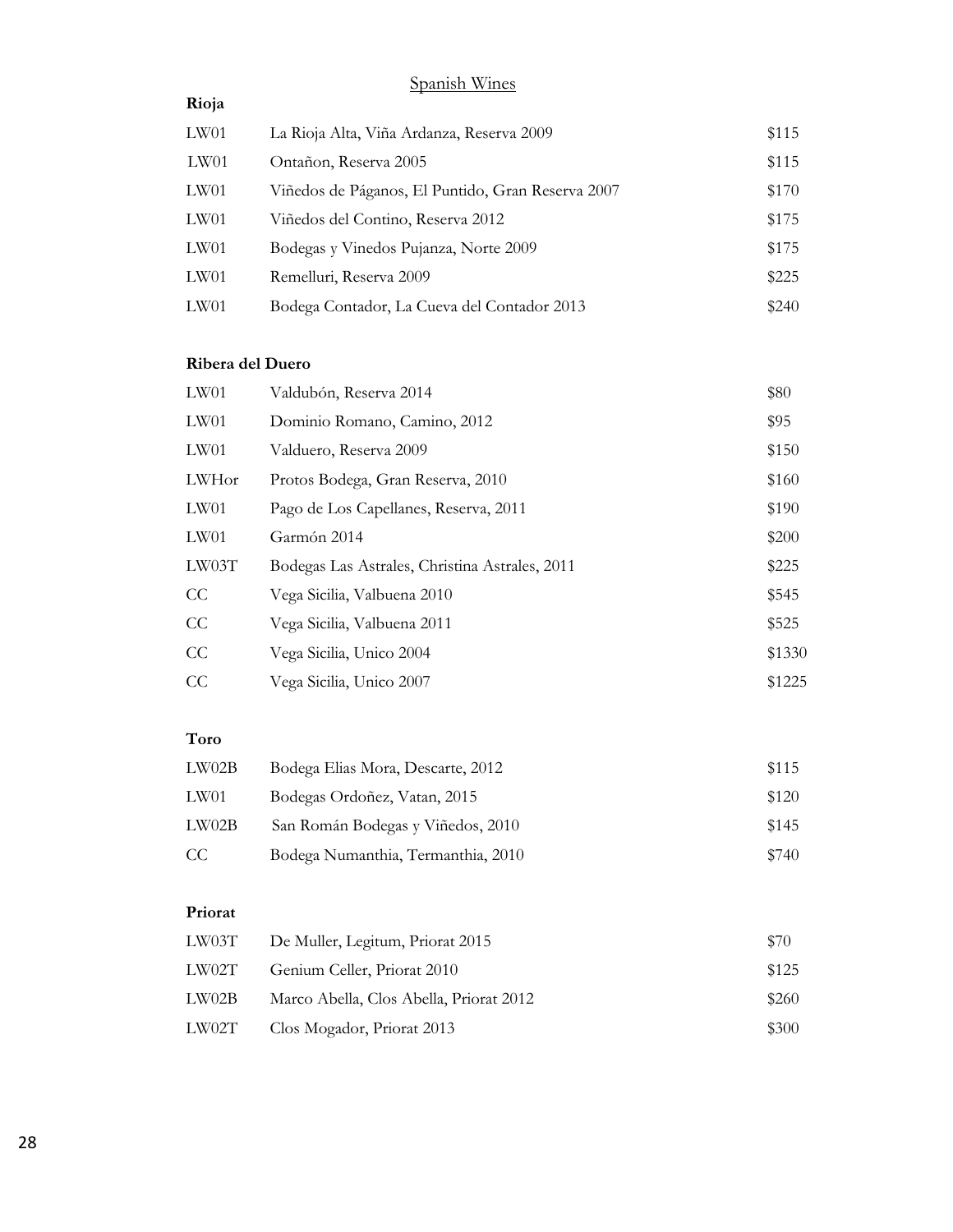#### **Other Spanish**

| LW02T | Genio Español, Monastrell, Jumilla 2014                        | \$55  |
|-------|----------------------------------------------------------------|-------|
| LW02B | Parès Balta, Mas Elena, Penedès, 2012                          | \$55  |
| LW01  | Luna Beberide, Finca la Cuesta, Mencia, Bierzo 2014            | \$60  |
| LW02B | Cellers Joan d'Anguera, Finca L'Argatà, Montsant 2016          | \$95  |
| LW02B | Dominio do Bibei, Lalama, Ribeiro Sacra 2011                   | \$95  |
| LW02T | Bodegas Alto Moncayo, Garnacha, Campo de Borja 2014            | \$125 |
| LW02T | Paixar, Mencia, Bierzo 2002                                    | \$180 |
| LW02B | Familia Torres, Mas La Plana, Cabernet Sauvignon, Penedès 2010 | \$200 |
| LW02T | Gil Family Estate, El Nido, Jumilla 2012                       | \$350 |

#### Other Old World Wines

| LW02T | Herdade do Rocim, Touriga Nacional, Alentejano 2016              | \$50  |
|-------|------------------------------------------------------------------|-------|
| LW02B | Júlio B. Bastos, Alicante Bouschet, Grande Reserva Alentejo 2012 | \$425 |

#### **Macedonia**

<span id="page-29-0"></span>**Portugal**

| LW09B | Stobi, Vranec, Veritas, Tikveš, 2013 | \$60 |
|-------|--------------------------------------|------|
|-------|--------------------------------------|------|

#### **Lebanon**

| LW10B | Château Musar, Bekka Valley 2000 | \$225 |
|-------|----------------------------------|-------|
|-------|----------------------------------|-------|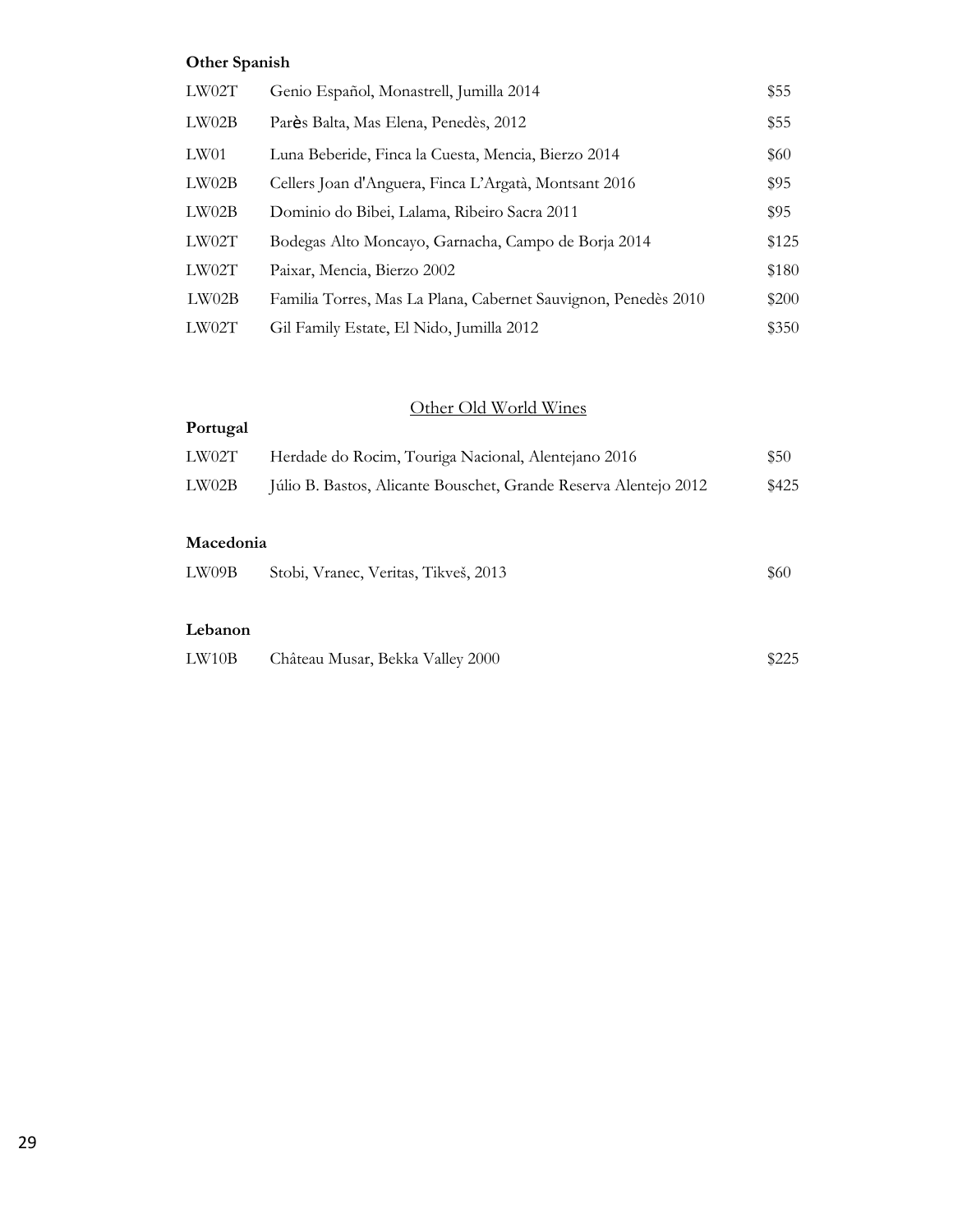#### Wine Advocate 100 Point Wines

| <b>Cabernet Sauvignon</b>                                        |        |
|------------------------------------------------------------------|--------|
| Lail Vineyard, J. Daniel Cuvee, Napa Valley 2012                 | \$570  |
| Paul Hobbs Beckstoffer "Dr. Crane Vineyard" Napa Valley 2013     | \$600  |
| Cardinale, Napa Valley 2010                                      | \$650  |
| Shafer 'Hillside Select,' Stag's Leap District, Napa Valley 2010 | \$650  |
| Lokoya 'Mount Veeder,' Napa Valley 2005                          | \$800  |
| Lokoya 'Mount Veeder,' Napa Valley 2006                          | \$800  |
| Lokoya 'Mount Veeder,' Napa Valley 2007                          | \$800  |
| Lokoya 'Mount Veeder,' Napa Valley 2012                          | \$840  |
| Hundred Acre Kayli Morgan Vineyard, Napa Valley 2013             | \$1005 |
| Bond "Vecina", Napa Valley 2012                                  | \$1400 |
| Eisele Vineyard Cabernet Sauvignon Napa Valley 2013              | \$1400 |
|                                                                  |        |

#### **Red Blends**

| Bedrock Wine Co. "Weill a Way Vineyard" Exposition Two                    | \$450  |
|---------------------------------------------------------------------------|--------|
| Sonoma Valley (92% Syrah, 8% Viognier) 2013                               |        |
| Bedrock Wine Co. "Weill a Way Vineyard" Exposition Three                  | \$450  |
| Sonoma Valley (84% Syrah, 16% Viognier) 2013                              |        |
| Verite 'Le Desir,' Sonoma County 2008                                     | \$1050 |
| (Cabernet Franc, Merlot, Cabernet Sauvignon, Malbec)                      |        |
| Verite 'La Muse,' Sonoma County 2008                                      | \$1050 |
| (Merlot, Cabernet Franc, Malbec)                                          |        |
| Verite 'Le Desir,' Sonoma County 2012                                     | \$1050 |
| (Cabernet Franc, Merlot, Cabernet Sauvignon, Malbec)                      |        |
| Verite 'La Joie,' Sonoma County 2012                                      | \$1050 |
| (Merlot, Cabernet Franc, Malbec)                                          |        |
| Vérité "La Joie", Sonoma County 2013                                      | \$1100 |
| (Cabernet Sauvignon, Merlot, Cabernet Franc, Petit Verdot, Malbec)        |        |
| Colgin Red IX, Estate Napa Valley 2013                                    | \$1450 |
| (68% Cabernet Sauvignon, 14% Merlot, 10% Cabernet Franc, 8% Petit Verdot) |        |